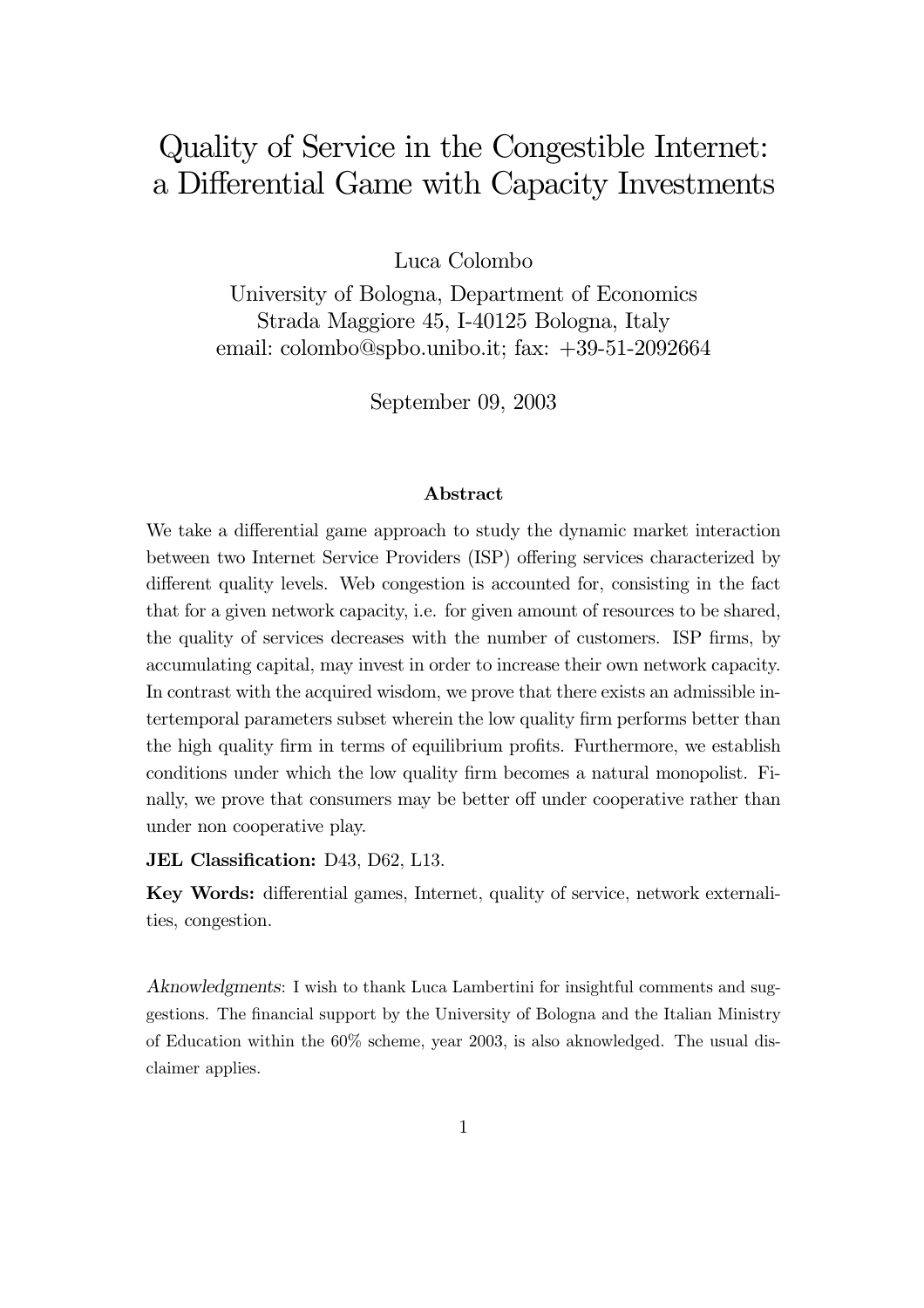## 1. Introduction

Many network goods, among which communication and information network goods, feature two characteristics: (i) there are positive network externalities, consisting in the fact that the utility an user can draw from the purchaise of such goods is increasing in the total number of others doing likewise; (ii) there is any intrinsic utility that can be justified by itself consumption, since being connected to the network when none can be reached is completely unuseful. Furthermore, some of them may suffer from congestion phenomena, to the extent to which users share a common technology. In this respect, think about phones, faxes and telegraphs. These are circuit-switched communication services, which means that a fixed percentage of network resources is reserved for the call, and no other call can use those resources until the original connection is closed. But emails, Internet telephony, Internet fax and video conferencing, to name a few, make use of the Internet, which is a shared-media technology. As a consequence, these are services subject to web congestion: for a given network capacity, i.e. for given amount of resources to be shared, the quality of service  $(QoS)$  decreases as the traffic flow increases.<sup>1</sup>

Nowadays, we register an exponential increase in the demand for communication services through the Internet, and we expect it to grow more and more in next years. The Federal Communication Commission reports that on the Internet the volume of traffic is doubling every 90-100 days, while the growth rate of telephone traffic is around 5 per cent a year! Moreover, we observe an increase in the demand for new services like internet telephony, video-conferencing and on-line multiplayer games, which require a much larger band-width than simple emails or web chats do. All these factors, make web congestion a no more negligeable danger as far as sustainable web growth is concerned.<sup>2</sup>

Ever since Rohlfs' contribution (1974), the economic literature dealing with network industries has dramatically grown.<sup>3</sup> Several pricing mechanism have been proposed in order to cope with congestion, from flat pricing to much more complex schemes based on auctions over packets or on priority pricing.<sup>4</sup> However, the problem of traffic "accountability" on the Web has prevented regulators from their practical implementation. On the supply side,

 $\frac{1}{1}$  The quality of service on the Web can be measured as the expected waiting time or the expected loss rate for data transfers.

<sup>2</sup> Furthermore, the transmission protocol adopted for the Internet was not engineered to manage congestion effects.

<sup>3</sup> An exhaustive survey on markets characterized by network effects is in Katz and Shapiro (1994). For a good exposition of many problems concerning competition and regulation in Telecommunication Industries see Laffont and Tirole (1999) and Shy (2001). A focus on information network goods is in Shapiro and Varian (1999).

<sup>4</sup> See DaSilva (2000) and Falkner (2000) et al. for surveys on congestion pricing.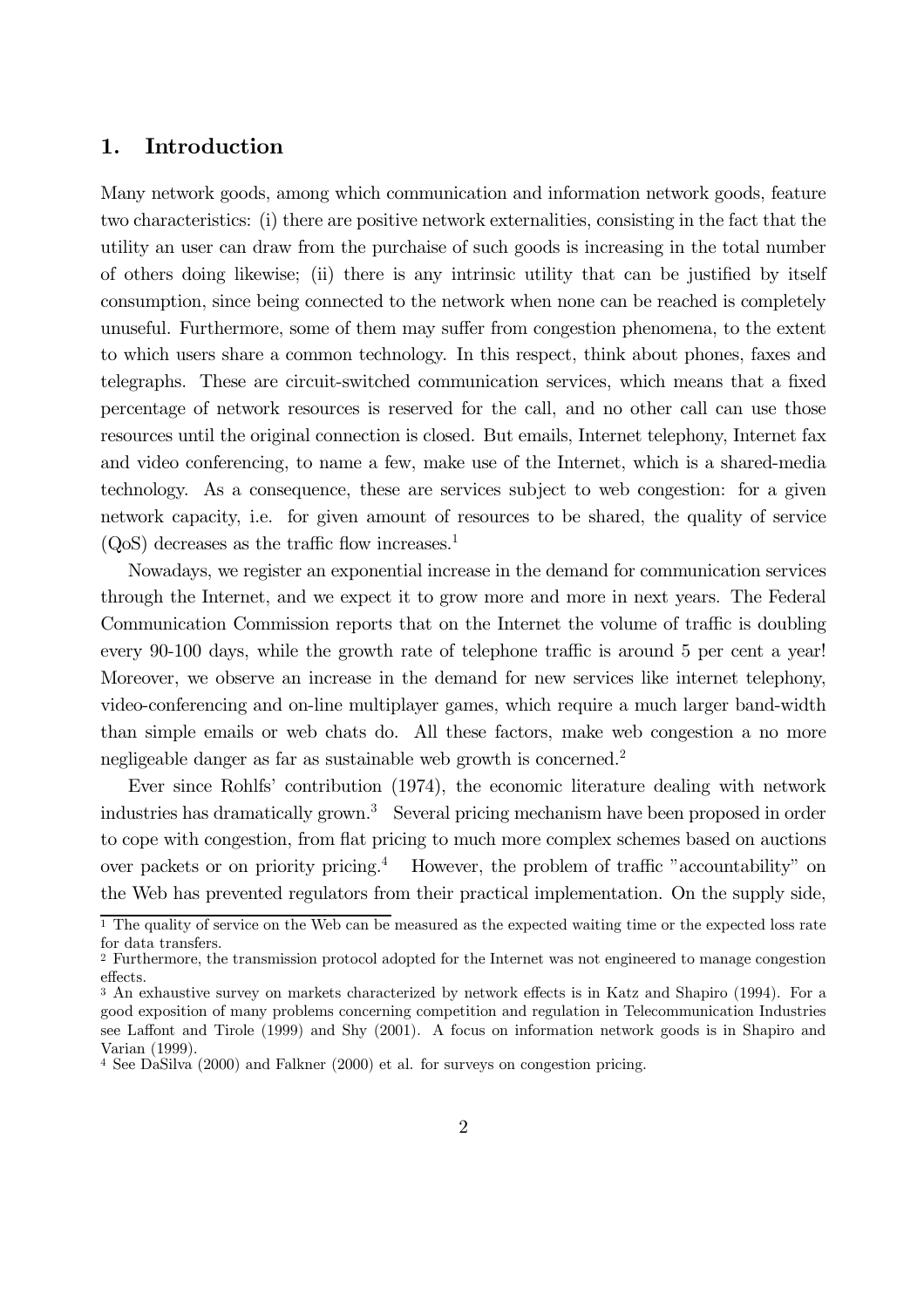the issue of capacity upgrades as a way to match the increasing demand has been exlored by Mackey-Mason and Varian (1995), within a static setting. As to the interplay between network effects and the provision of product quality, contributions have been made by Baake and Boom (2001), Bental and Spiegel (1995) and Lambertini and Orsini (2001), either in duopoly or in monopoly models. With reference to the Internet, Crémer et al. (2000) and Laffont et al. (2001) have focussed on positive network externalities, while Gibbons et al. (2000) and Mason (2000), have shed some light on congestion phenomena under competition.<sup>5</sup>

To the best of our knowledge, little has been done to gather both positive and negative network externalities in a unified framework. Yet, it seems to us that the comprehension of congestion effects be essential to completing the broad economic picture referred to network goods, both on positive and normative standpoint. In addition to this, despite their actual relevance, very few papers have studied the economic incentives for firms to invest in network capacity in relation with the choice of which variety to offer.

Aiming to provide a theoretical contribution in these directions, we study a differential duopoly game where firms, either non cooperatively or cooperatively, offer information/communication services characterized by different qualitity levels through congestible networks and, by accumulating capital, invest in order to improve their own transmission technologies. This is equivalent to building up network capacity: if for a given data package to be transferred less common resources are needed, new customers may enter without negatively affecting the conditions of others' usage.

We assume that heterogeneous consumers base their choice of which services subscribing to on the connection price and the quality of services offered. Consumers' decisions are also based on the expected number of subscribers to each networks, with expectations supposed to be rational. In line with the existing static literature on product quality provision in oligopoly (Gabszewicz and Thisse, 1979, 1980; Shaked and Sutton, 1982, 1983; Lehmann-Grube, 1997, inter alia), we show that the high quality firm serves more customers and invests more than the low quality firm. However, the order relationship between profits can take a different sign than the one we are accomplished with from the aforementioned literature. More precisely, there exists an admissible intertemporal parameters subset wherein the low quality firm performs better than the high quality firm in terms of equilibrium profits. This occurs whenever future profits matter enough. Moreover, we argue that it may be the case in which the low quality firm becomes a natural monopolist. As to the cooperative play, we

<sup>5</sup> More technical literature has studied several protocols to cope with web congestion. For an easy to read exposition of some relevant issues see Vorthman (1999) and the references therein. At a level more tailored to telecommunications engineers, see Kohler et al. (2003).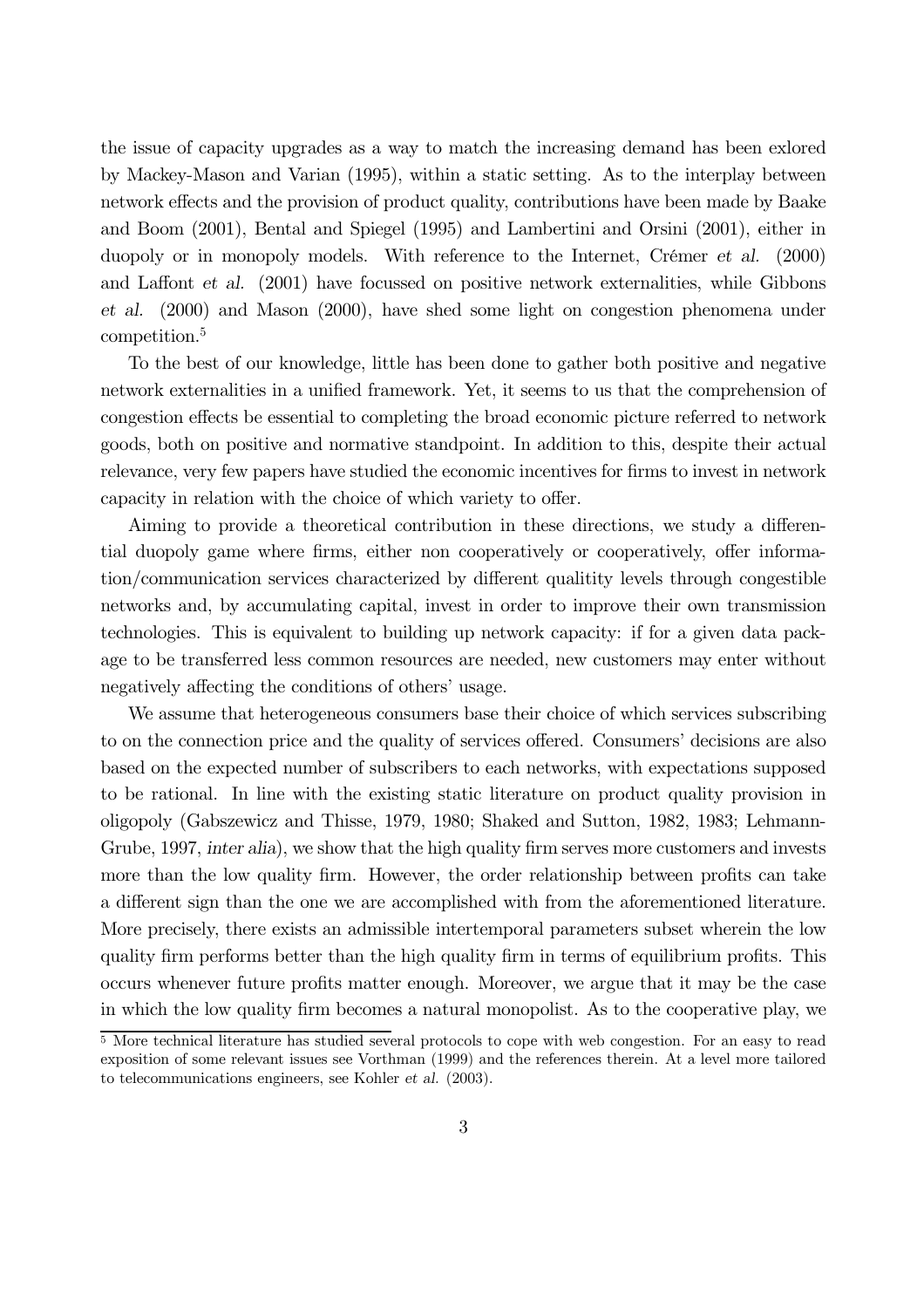find that the multi-product cartel invests less, sells less, and provides lower quality levels of both varieties than the duopoly does.

Before turning to the model formulation, we would like to underline that, although our leading example is the Internet, the theoretical framework provided in this paper could be applied to the studying of all those markets for vertically differentiated goods characterized by positive network externalities and congestion phenomena, where firms invest so as to increase capacity.

The remainder of this paper is structured as follows: the model is laid out in section 2; section 3 deals with non cooperative play, while section 4 deals with cooperative play, i.e. a full cartelization. Concluding remarks are in section 5.

## 2. Model Formulation

Time is continuos and, as usual, indicated by t. At each  $t \in [0,\infty)$  a market for network services exists. Let this market be supplied by two single-product firms offering network services of on-net quality  $q_i(t)$  in a number of units  $x_i(t)$  at a connection price  $p_i(t)$ , with  $i = \{H, L\}, \infty > q_H(t) \ge q_L(t) \ge 0$   $\forall t$ . For the sake of simplicity, we assume that the off-net quality is nil, meaning that consumers' satisfaction from joining network  $i$  is totally independent from network  $j$ . This is the same assumption as in Mackey-Mason and Varian (1995). Moreover, we abstract from the presence of switching costs, so customers that, as time goes by, switch from one variety to the other, bear any disutility.<sup>6</sup> Each consumer is characterized by a willingness to pay  $\theta$ , uniformly distributed over the support  $[\bar{\theta} - 1, \bar{\theta}]$ , with  $\bar{\theta} > 1$ . Without any loss of generality, assume  $f(\theta) = 1$ , so that consumers' population is normalized to 1. 7

The situation modelled here is one where consumers utility from subscribing to a given network service is positively affected by the expected number of others subscribing to the same. We define the instantaneous net surplus a consumer of type  $\theta$  draws from the variety characterized by  $q_i(t)$  as:

$$
U_{\theta}(t) = \begin{cases} [\theta + q_H(t) - p_H(t)] x_H^e(t) & \text{if she subscripts to service } H \\ [s\theta + q_L(t) - p_L(t)] x_L^e(t) & \text{if she subscripts to service } L \\ 0 & \text{if she does not subscribed to any service} \end{cases}
$$
 (1)

where  $x_i^e(t)$  is consumers' expected number of subscribers to service i at time t, and s is a time-invariant real parameter. It is worth noting that, in order to ensure a higher willingness

 $\overline{6}$  For a good survey on consumers' switching costs see Klemperer (1995).

<sup>7</sup> At each point in time, each consumer buys at most one unit of the preferred quality. This rules out the use of second-degree price discrimination.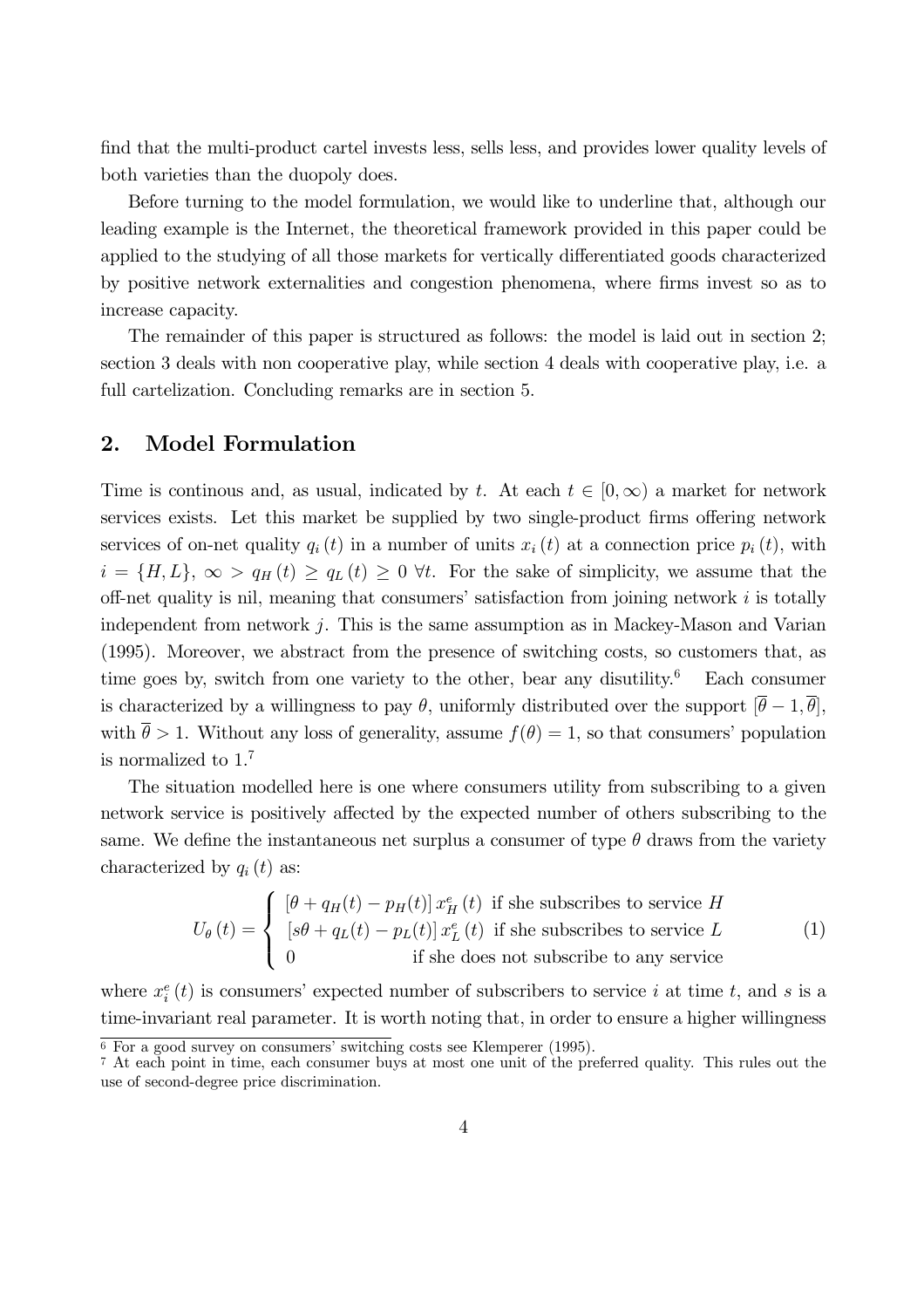to pay for the high quality service,  $s \in (0, x_H^e(t)/x_L^e(t))$ .<sup>8</sup> (1) is such that if a consumer subscribe to a service but only a negligible part of the population does likewise, her utility tends to zero. This amounts to saying that the intrinsic utility that can be justified by itself consumption is nil.<sup>9</sup>

In order to derive the expressions of market demands, we compute the threshold of  $\theta$ which characterizes the consumer who is indifferent between subscribing to the high quality service and subscribing to the low quality service:

$$
\widehat{\theta}(t) = \frac{x_H^e(t) \left( p_H\left(t\right) - q_H\left(t\right) \right) - x_L^e\left(t\right) \left( p_L\left(t\right) - q_L\left(t\right) \right)}{x_H^e\left(t\right) - sx_L^e\left(t\right)}\tag{2}
$$

and the one which characterizes the consumer who is indifferent between subscribing to the low quality service and not subscribing at all:

$$
\widetilde{\theta}\left(t\right) = \frac{p_L\left(t\right) - q_L\left(t\right)}{s} \tag{3}
$$

The direct demand system follows:

$$
x_H\left(t\right) = \overline{\theta} - \widehat{\theta}\left(t\right) \tag{4}
$$

$$
x_L(t) = \hat{\theta}(t) - \tilde{\theta}(t)
$$
\n<sup>(5)</sup>

Notice that  $\tilde{\theta}(t)$  does not contain neither  $x_L^e$  nor  $x_H^e$ , implying that the individual decision whether to subscribe to service  $L$ , contrasted with the alternative not to subscribe to any service, does not depend on others' decisions. As to  $\hat{\theta}(t)$ , things are more involved, in that it clearly becomes crucial the way consumers form their expectations. In this respect, let us make the following assumption:

## **Axiom 1** Consumers have a perfect foresight. Formally:  $x_i^e(t) = x_i(t) \quad \forall t, \quad i = \{H, L\}.$

The above axiom guarantees that, in the fixed-point equilibrium, expectations about prices and network sizes turn out to be correct.

In order to deal with quantity competition, we need to explicitly solve the system (4-5) for prices. This can be done as long as partial market coverage prevails, which amounts to requiring that  $\tilde{\theta}(t) > 0$ :

$$
p_H(t) = \overline{\theta} + q_H(t) - x_H(t) - s \frac{\left[x_L(t)\right]^2}{x_H(t)}
$$
\n
$$
\tag{6}
$$

<sup>&</sup>lt;sup>8</sup> Parameter *s* is so introduced in order not to restrict the spectrum of admissible cases to  $x_H^e \ge x_L^e$ .<br><sup>9</sup> Such an assumption is particularly appropriate for information and communication networks.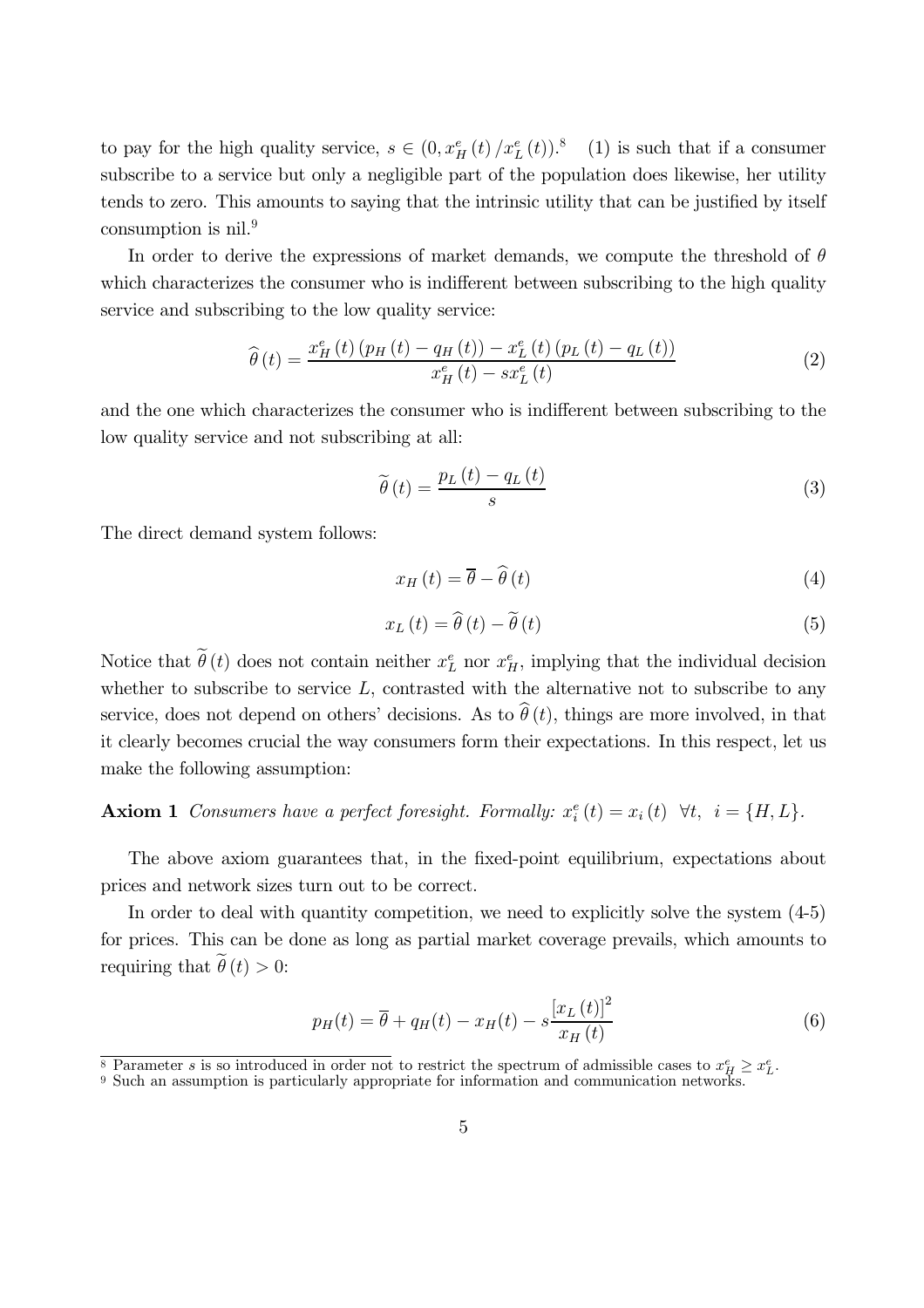$$
p_{L}(t) = q_{L}(t) + s \left[\overline{\theta} - x_{H}(t) - x_{L}(t)\right]
$$
\n<sup>(7)</sup>

The above demand system is well specified iff  $\hat{\theta}(t) > \tilde{\theta}(t)$ . From a direct comparison between the two thresholds, it is easy to assess that last inequality holds for all  $s \in (0, x_H(t)/x_L(t)),$ that is, in the entire admissible parameter range. Notice also that, in this range,  $p_H(t)$  and  $p_L(t)$  are always positive.

On the supply side, production entails the following instantaneous cost, convex in the current quality level:

$$
C_{i}(t) = cx_{i}(t) + [q_{i}(t)]^{2}
$$
\n(8)

Since (8) is separable in  $x_i(t)$  and  $q_i(t)$ , quality improvements entail fixed costs.<sup>10</sup> Without any loss of generality, we normalize marginal costs to zero.

Instantaneous profits then write:

$$
\Pi_{i}(t) = p_{i}(t)x_{i}(t) - [q_{i}(t)]^{2} - [k_{i}(t)]^{2}
$$
\n(9)

where  $[k_i(t)]^2$  is the instantaneous quadratic cost of investing to build up own network capacity,  $k_i(t)$  being the amount of capital devoted by firm i at time t.

We assume that the evolution of QoS depends positively from the investment of a firm in its network capacity and negatively from the total amount of consumers using the same network. Consider the following linear state equation:

$$
\frac{\partial q_i(t)}{\partial t} = q_i(t) = k_i(t) - \delta x_i(t)
$$
\n(10)

where  $\delta > 0$  is the constant decay rate. (10) reflects the basic congestion property of communication and information networks: for a given network capacity, the higher the number of customers using the network (more precisely, the more data packages are transferred), the higher the expected delay or the loss rate. On the other hand, for a given number of customers using the network, the larger the network capacity, the lower the expected delay or the loss rate. It is worth considering the above kinematic equation together with (1). A given increase in  $x_i^e(t)$  yields two opposite effects: (i) a direct increase in  $U_\theta(t)$ , i.e. a positive network effect; (ii) an indirect decrease in  $U_{\theta}(t)$  due to a decrease in  $q_i(t)$ , i.e. a congestion effect.

The object of firm  $i$  is to maximize the present value of its profit stream over an infinite time horizon:

$$
\Pi_i(t) = \int_0^\infty \pi_i(t)e^{-\rho t}dt
$$
\n(11)

<sup>10</sup>For models where quality improvements entail fixed costs see Aoki and Prusa (1997) and Lehmann-Grube (1997). Motta (1993) provides a comparative evaluation between variable and fixed costs.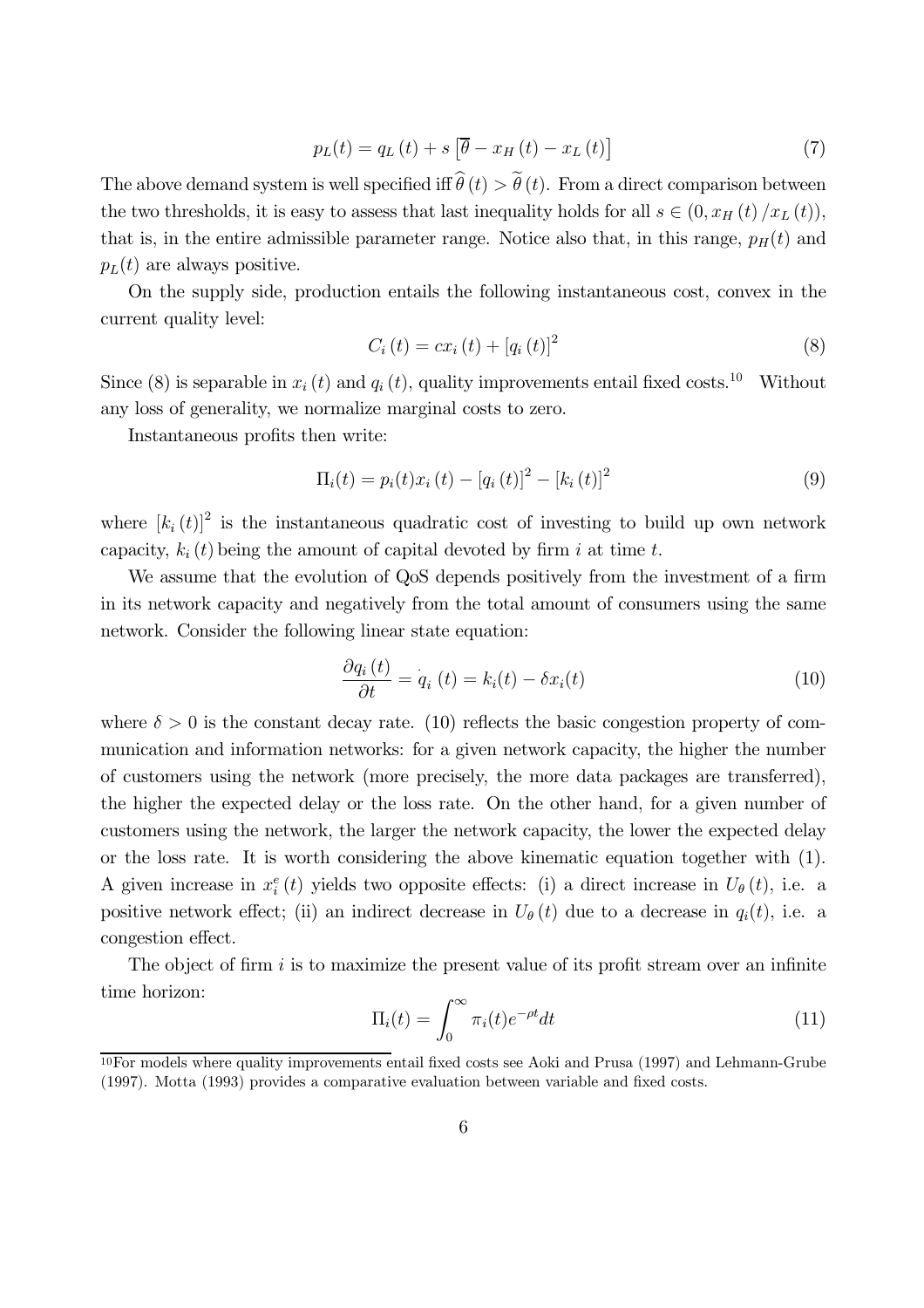w.r.t. controls  $x_i(t)$  and  $k_i(t)$ , under the constraint given by (10). The discount rate  $\rho > 0$ is assumed to be constant and common to both firms.

In order to evaluate the industry performance in terms of welfare, we adopt the following welfare function:

$$
W(t) = \Pi_H(t) + \Pi_L(t) + CS(t)
$$
\n
$$
(12)
$$

where  $CS(t)$  is the instantaneous consumer surplus:

$$
CS(t) = \int_{\hat{\theta}}^{\overline{\theta}} U_H(t) d\theta + \int_{\tilde{\theta}}^{\hat{\theta}} U_L(t) d\theta = x_H s x_L^2 + \frac{1}{2} (x_H^3 + s x_L^3)
$$
(13)

## 3. Markov Perfect Open-Loop Nash Equilibria

Firm  $i$ 's current value Hamiltonian function writes:

$$
\mathcal{H}_i(t) = e^{-\rho t} \left[ \pi_i(t) + \lambda_{ii}(t) \dot{q}_i + \lambda_{ij}(t) \dot{q}_j \right]
$$
(14)

First order conditions (FOCs) on controls are (henceforth, time index is omitted for brevity):<sup>11</sup>

$$
\frac{\partial \mathcal{H}_H}{\partial x_H} = 0 \Rightarrow x_H = \frac{1}{2} \left( \overline{\theta} + q_H - \delta \lambda_{HH} \right) \tag{15}
$$

$$
\frac{\partial \mathcal{H}_L}{\partial x_L} = 0 \Rightarrow x_L = \frac{1}{2s} \left[ s \left( \overline{\theta} + x_H \right) + q_L - \delta \lambda_{LL} \right]
$$
(16)

$$
\frac{\partial \mathcal{H}_i}{\partial k_i} = 0 \Rightarrow \lambda_{ii} = 2k_i \tag{17}
$$

The above FOCs are such that the present game produces Markov perfect open-loop Nash equilibria, i.e. equilibria which are subgame perfect.<sup>12</sup> Notice also that conditions (15-16-17) do not contain  $\lambda_{ij}$  because of the separated dynamics assumed in the model. Therefore, we set  $\lambda_{ij} = 0$  for all  $t \in [0, \infty)$  and  $j \neq i$ , and specify only one co-state equation per firm:

$$
\frac{\partial \mathcal{H}_H}{\partial q_H} = -2q_H + x_H = \rho \lambda_{HH} - \lambda_{HH}
$$
\n(18)

$$
\frac{\partial \mathcal{H}_L}{\partial q_L} = -2q_L + x_L = \rho \lambda_{LL} - \lambda_{LL}
$$
\n(19)

<sup>11</sup>Second order conditions are in the Appendix.

<sup>12</sup>See, e.g., Mehlman and Willig (1983), Reinganum (1982), Dockner, Feichtinger and JØrgensen (1985) and Fershtman (1987). For an exhaustive discussion on the coincidence between open-loop and closed-loop memoryless solutions, see Dockner et al. (2000, ch.7).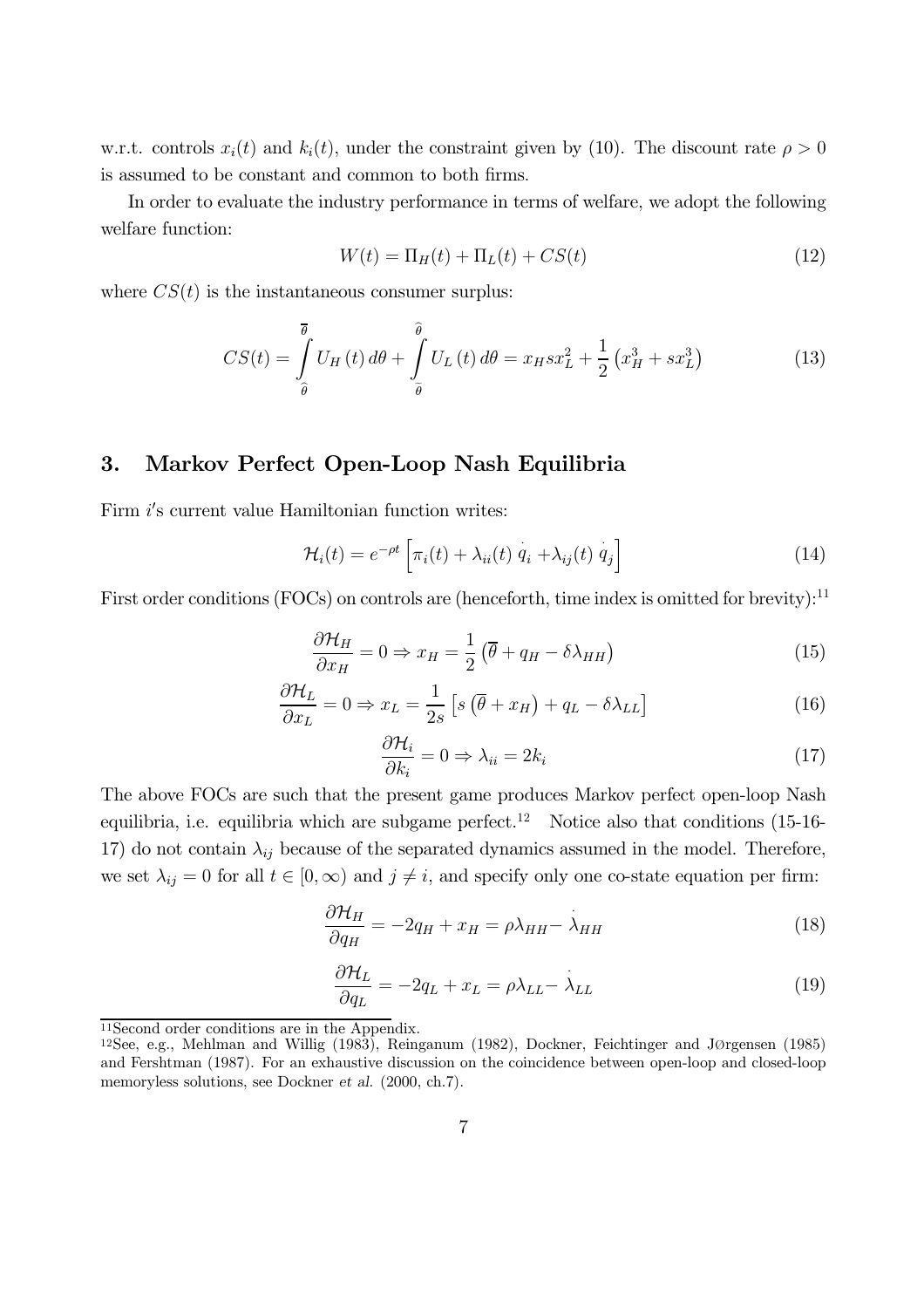along with the transversality condition:

$$
\lim_{t \to \infty} \mu_i(t) q_i(t) = 0 \tag{20}
$$

and the initial conditions  $q_i(0) = q_{i0} > 0$ , with  $q_{H0} > q_{L0}$ .

Now, using  $(17)$ ,  $(15)$  and  $(16)$ , we obtain:

$$
x_H = \frac{1}{2} \left( \overline{\theta} + q_H - \delta 2 k_H \right) \tag{21}
$$

$$
x_L = \frac{1}{2s} \left( \frac{3}{2} s \overline{\theta} + \frac{1}{2} s q_H - s \delta k_H + q_L - 2 \delta k_L \right)
$$
 (22)

which can be plugged into the state equations, simplifying as follows:

$$
q_H = \frac{1}{2} \left( 2k_H + 2\delta^2 k_H - \delta \overline{\theta} - \delta q_H \right) \tag{23}
$$

$$
\dot{q}_L = \frac{1}{4s} \left( 4k_L s - \delta s \overline{\theta} + \delta s q_H - 2s \delta^2 k_H - 2\delta q_L + 4\delta^2 k_L \right) \tag{24}
$$

In order to characterize the dynamics of investment, we need to differentiate  $(17)$  w.r.t. time:

$$
\lambda_{ii} = 2 \ k_i \tag{25}
$$

By plugging  $(25)$ ,  $(17)$ ,  $(21)$  and  $(22)$  into the co-state equations, we get:

$$
\dot{k}_H = \frac{3}{4}q_H - \frac{1}{4}\overline{\theta} + \frac{1}{2}\delta k_H + \rho k_H \tag{26}
$$

$$
\dot{k}_L = \frac{3}{4}q_L - \frac{1}{8}\bar{\theta} + \frac{1}{2}\delta k_L + \rho k_L + \frac{1}{8}q_H - \frac{1}{4}\delta k_H
$$
\n(27)

The system  $\{k_i=0, q_i=0\}$  yields the following steady states:

$$
q_H^* = \frac{\overline{\theta} (1 - 2\delta \rho)}{3 + 2\delta (2\delta + \rho)}
$$
\n(28)

$$
k_H^* = \frac{2\delta\overline{\theta}}{3 + 2\delta(2\delta + \rho)}
$$
\n(29)

$$
q_L^* = \frac{s\overline{\theta} (1 - 2\delta\rho) [1 + 2\delta (2\delta + \rho)]}{[3 + 2\delta (2\delta + \rho)] [4s - 1 + 2\delta (2\delta + \rho)]}
$$
(30)

$$
k_L^* = \frac{2s\delta\overline{\theta}\left[1 + 2\delta\left(2\delta + \rho\right)\right]}{\left[3 + 2\delta\left(2\delta + \rho\right)\right]\left[4s - 1 + 2\delta\left(2\delta + \rho\right)\right]}
$$
(31)

**Proposition 1** The steady state defined by  $\{q_H^*, k_H^*, q_L^*, k_L^*\}$  is stable along a saddle path.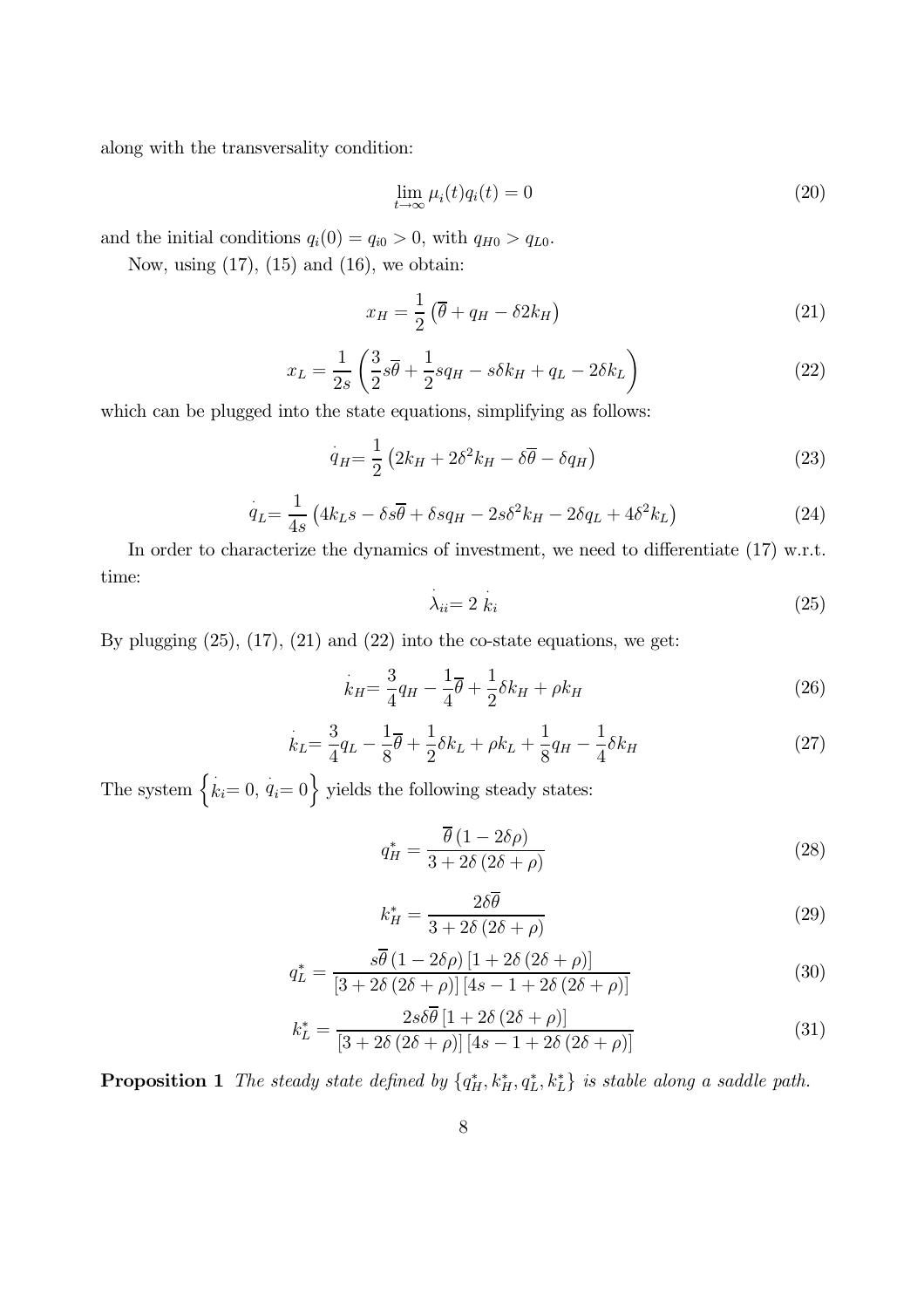Proof. See the Appendix.

The above candidates are acceptable as steady state solutions if and only if they belong to the set of positive real numbers. By a direct inspection of the involved expressions, we can write:

Lemma 1  $q_i^* \geq 0$  with  $i = \{H, L\}$  if

$$
\rho\leq \frac{1}{2\delta}
$$

while  $k_i^* > 0$  always.

**Proof.** The proof is straightforward. It suffices to note that  $4s - 1 + 2\delta(2\delta + \rho) > 0$ , since it has to be true that  $s > 1/4$  for second order conditions to hold (see the Appendix).  $\Box$ 

Now, we are in a position to derive the expressions of equilibrium quantities:

$$
x_H^* = \frac{2\overline{\theta}}{3 + 4\delta^2 + 2\delta\rho} \tag{32}
$$

$$
x_L^* = \frac{2s\overline{\theta} \left(1 + 4\delta^2 + 2\delta\rho\right)}{\left(3 + 4\delta^2 + 2\delta\rho\right) \left(4s - 1 + 4\delta^2 + 2\delta\rho\right)}
$$
(33)

which are both positive in the entire admissible parameter range. Once noted that

$$
\frac{q_H^*}{q_L^*} = \frac{k_H^*}{k_L^*} = \frac{x_H^*}{x_L^*} \tag{34}
$$

the following can immediately be established:

Lemma 2 At the steady state, the high quality firm invests more in network capacity and obtains a larger market share than the low quality firm.

The fact that  $q_H^* > q_L^* \Rightarrow x_H^* > x_L^*$  in the entire admissible parameter range, allows us to simplify the algebra by setting  $s = 1$ . As to the comparison between quality levels, we have:

Lemma 3  $q_H^* \geq q_L^*$  always.

**Proof.**  $q_H^* - q_L^* \propto 3s - 1 + 4\delta^2 + 2\delta\rho - 4s\delta^2 - 2s\delta\rho$ . With  $s = 1$  this expression simplifies to 2.

Unlike the conventional wisdom coming from analyses based on multi-stage games, in our dynamic framework the order relationship between equilibrium profits is ambiguous.<sup>13</sup>

<sup>&</sup>lt;sup>13</sup>A differential duopoly game where the low quality firm may perform better than the rival in terms of equilibrium profits is in Colombo and Lambertini (2003).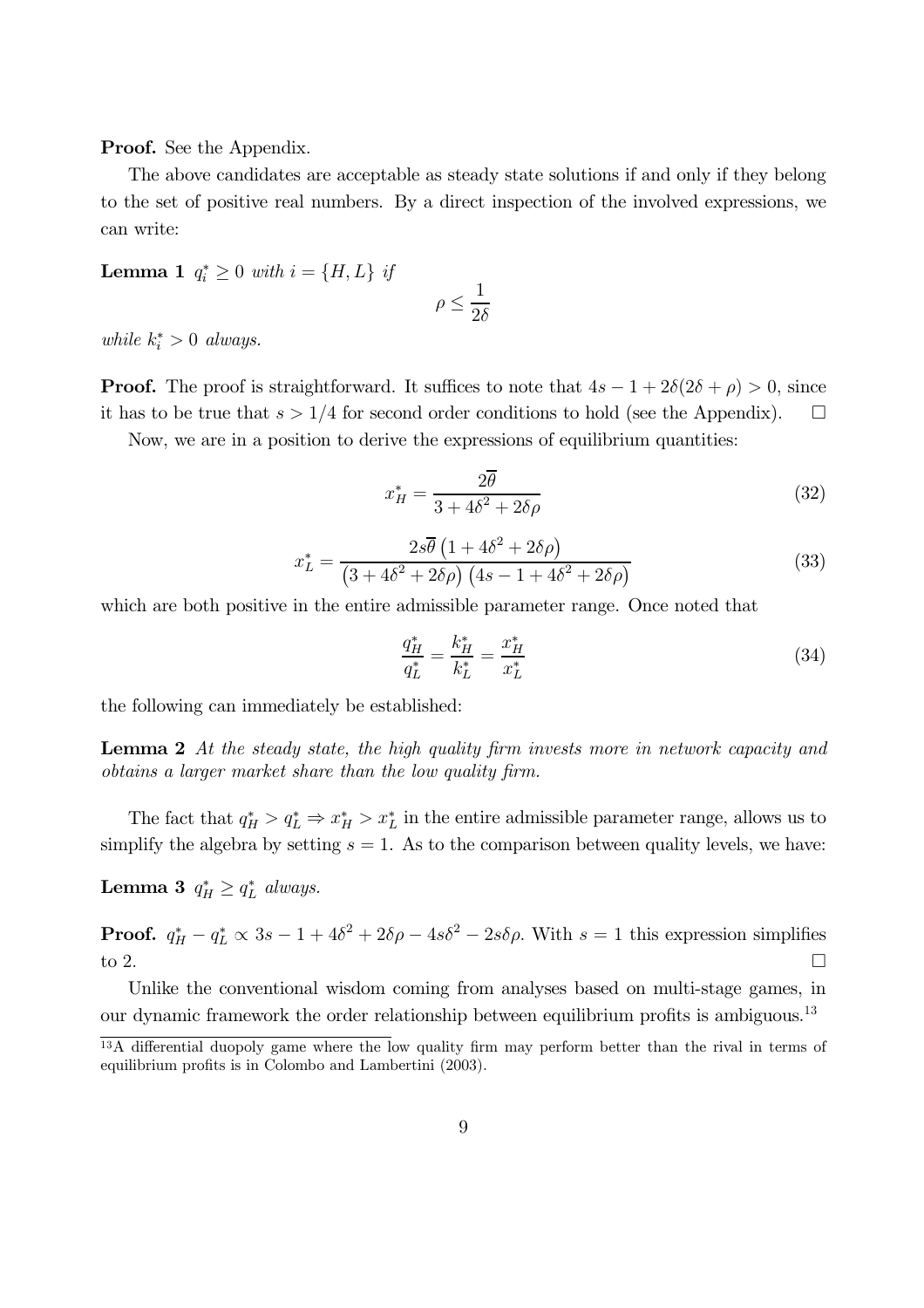To see this, we compute the steady state level of profits accruing to firm  $H$  and to firm  $L$ , respectively:

$$
\pi_H^* = -\frac{\{13 + 4\delta [\Delta]\}\overline{\theta}^2}{\left[3 + 2\delta (2\delta + \rho)\right]^4}
$$
\n(35)

with

$$
\Delta = -20\rho + \delta \left\{ 5 - 64\delta \rho - 22\rho^2 + 16\delta^3 \left[ \delta \left( -1 + \rho^2 \right) - \rho \left( 4 - \rho^2 \right) \right] + 4\delta^2 \left( -1 - 7\rho^2 + \rho^4 \right) \right\}
$$

$$
\pi_L^* = \frac{\overline{\theta}^2 \left[ 1 + 2\delta \left( 2\delta + \rho \right) \right]^2 \left[ 3 + 4\delta \rho + 4\delta^2 \left( 1 - \rho^2 \right) \right]}{\left[ 3 + 2\delta \left( 2\delta + \rho \right) \right]^4} \tag{36}
$$

By substracting  $\pi_L^*$  from  $\pi_H^*$  we get:

$$
\pi_H^* - \pi_L^* = \frac{16\left\{-1 + \delta\left[4\rho + \delta\left(-3 + 10\delta\rho + 8\delta^3\rho + 4\rho^2 + 4\delta^2\left(-1 + \rho^2\right)\right)\right]\right\}}{\left[3 + 2\delta\left(2\delta + \rho\right)\right]^4} \tag{37}
$$

which, a priori, can take either sign.

Now, let us define  $\bar{\rho}$  the admissible value of  $\rho$  such that  $\pi_H^* = \pi_L^*$ . From (37) we obtain:

$$
\overline{\rho} = \frac{-2 - 5\delta^2 - 4\delta^4 + \sqrt{8 + 36\delta^2 + 69\delta^4 + 56\delta^6 + 16\delta^8}}{4\delta \left(1 + \delta^2\right)}\tag{38}
$$

wich is always admissible, being  $0 < \bar{\rho} < 1/(2\delta)$ . Moreover, let us define  $\tilde{\rho}$  the value of  $\rho$ such that  $\pi_H^* = 0$ .

The sustainability of either the monopoly or the duopoly regime depends upon the nonnegativity of profits. In this respect, we have:

**Lemma 4**  $\pi_L^* > 0$  always;  $\pi_H^* > 0$  for all  $\rho > \tilde{\rho}$ , with  $\tilde{\rho} \in (0, \overline{\rho}) \ \forall \ \delta \in (0, 0.81832)$  and  $\tilde{\rho} < 0$  $\forall \delta \in (0.81832, 1).$ 

Proof. From  $(36)$ :

$$
\pi_L^* > 0 \text{ if } \rho < \frac{1}{2\delta} \left( 1 + 2\sqrt{\left(1 + \delta^2\right)} \right)
$$

Since  $1/(2\delta) (1 + 2\sqrt{1 + \delta^2}) > 1/(2\delta)$ , and provided that, from Lemma 1, the admissible range for  $\rho$  is  $\rho < 1/(2\delta)$ , we have the result. The analytical expression of  $\tilde{\rho}$  is cumbersome, therefore omitted. By taking  $\lim_{\rho \to 0} (\pi_H^*) = \overline{\theta}^2 (-13 - 20\delta^2 + 64\delta^6 + 16\delta^4) / (3 + 4\delta^2)^4$  and by evaluating the sign of the numerator, we can assess that for all  $\delta \in (0.81832, 1) \pi_H^* < 0$ iff  $\rho > \tilde{\rho} < 0$ , therefore in this regime we have  $\pi_H^* > 0$  always.

The above discussion yields our: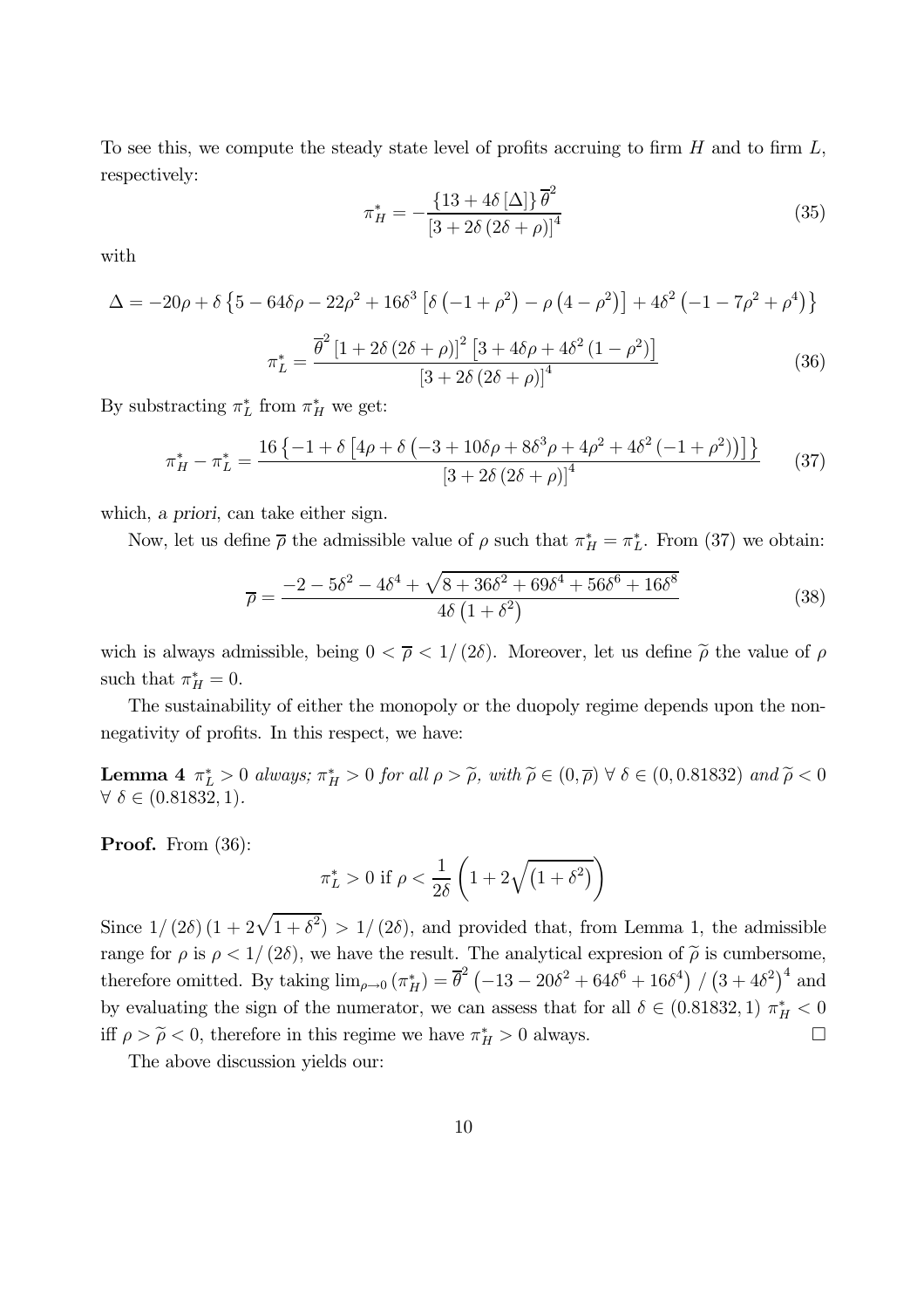**Proposition 2** For all  $\delta \in (0.81832, 1)$  the market is a natural duopoly; if  $\rho < \overline{\rho}$  we have  $0 < \pi_H^* < \pi_L^*$ , otherwise we have  $\pi_H^* > \pi_L^* > 0$ . For all  $\delta \in (0, 0.81832)$  the market is served by both firms iff  $\rho > \tilde{\rho}$ , otherwise the low quality firm becomes a natural monopolist; if  $\rho \in (\tilde{\rho}, \overline{\rho})$  we have  $0 < \pi_H^* < \pi_L^*$ , otherwise we have  $0 < \pi_L^* < \pi_H^*$ .

The following figure illustrates the above proposition:



Figure 1 : Parameter Space

Within area A, we find the traditional static result on product quality provision in oligopoly; within area  $B$ , although the market is still served by both firms, the order relationship between profits is reversed; finally, what we register within area  $C$ , is that the market becomes a natural monopoly, with only the low quality firm being active. This, is in contrast with the so called *finitess property* (Shaked and Sutton, 1983), according to which if only one firm can earn positive profits while supplying a vertically differentiated good, such a firm will be the one providing the highest (technically producible) quality level. Not surprisingly, in our dynamic model, the sustainability of a duopoly regime crucially depends upon the intertemporal parameters,  $\delta$  and  $\rho$ . If the decay rate is sufficiently high, implying that congestion phenomena are sufficiently important, we expect the market to be a natural duopoly regardless of discounting. If, on the other hand, congestion effects are very small, we expect the market to be served only by the low quality firm. Therefore, we can conclude that, in the long run, congestion is pro-competitive.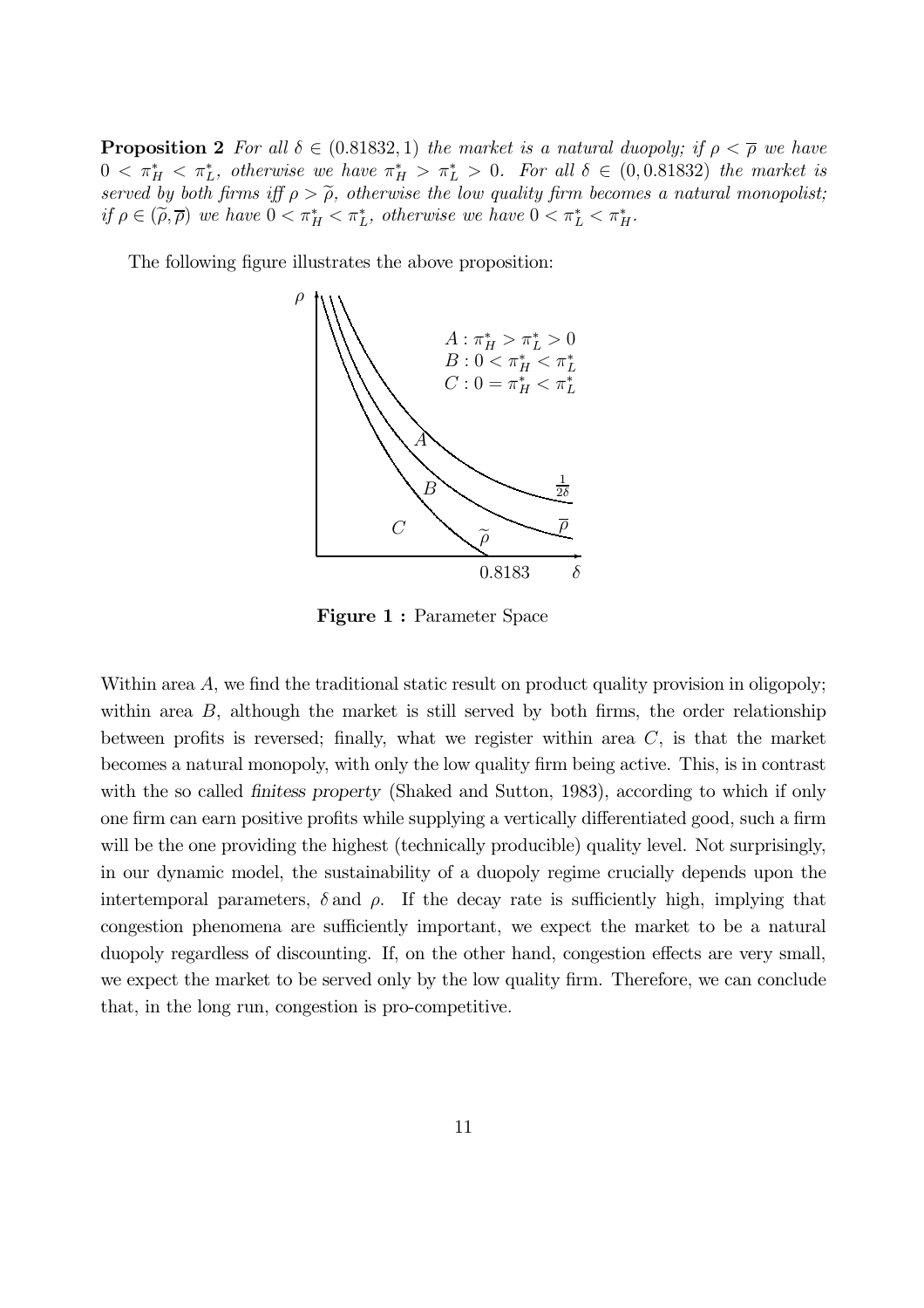## 4. Full Cooperative Play

In this section, we assume that the two competitors decide to implement a full cartelization rule, that is, to act so as to maximize the present value of joint profits<sup>14</sup> The relevant current value Hamiltonian function writes:

$$
\mathcal{H}(t) = e^{-\rho t} \left[ \pi_H(t) + \pi_L(t) + \lambda_H(t) \dot{q}_H + \lambda_L(t) \dot{q}_L \right]
$$
(39)

By applying Pontryaguin's Maximum Principle, first order conditions are:

$$
\frac{\partial \mathcal{H}_H}{\partial x_H} = 0 \Rightarrow x_H = \frac{1}{2}\overline{\theta} + \frac{1}{2}q_H - \frac{1}{2}x_L - \frac{1}{2}\lambda_H\delta \tag{40}
$$

$$
\frac{\partial \mathcal{H}_H}{\partial x_L} = 0 \Rightarrow x_L = \frac{1}{4}q_L + \frac{1}{4}\overline{\theta} - \frac{1}{4}x_H - \frac{1}{4}\lambda_L\delta \tag{41}
$$

$$
\frac{\partial \mathcal{H}_H}{\partial k_H} = 0 \Rightarrow \lambda_H = 2k_H \tag{42}
$$

$$
\frac{\partial \mathcal{H}_H}{\partial k_L} = 0 \Rightarrow \lambda_L = 2k_L \tag{43}
$$

$$
\frac{\partial \mathcal{H}_H}{\partial q_H} = x_H - 2q_H = \rho \lambda_H - \lambda_H \tag{44}
$$

$$
\frac{\partial \mathcal{H}_H}{\partial q_H} = x_L - 2q_L = \rho \lambda_L - \lambda_L \tag{45}
$$

along with the same transversality and initial conditions as in duopoly. From the above conditions, we obtain the following dynamic system:

$$
k_H = \rho k_H + q_H - \frac{x_H}{2} \tag{46}
$$

$$
\dot{k}_{L} = \rho k_{L} + \frac{6}{7}q_{L} - \frac{1}{14}\overline{\theta} + \frac{1}{14}q_{H} + \frac{2}{7}k_{L}\delta - \frac{1}{7}k_{H}\delta
$$
\n(47)

$$
q_{H} = k_{H} - \delta \frac{3}{7} \delta \overline{\theta} - \frac{4}{7} \delta q_{H} + \frac{1}{7} \delta q_{L} - \frac{1}{7} 2 k_{L} \delta^{2} + \frac{4}{7} 2 k_{H} \delta^{2}
$$
(48)

$$
q_L = k_L - \frac{2}{7}\delta q_L - \frac{1}{7}\delta \overline{\theta} + \frac{1}{7}\delta q_H + \frac{4}{7}k_L\delta^2 - \frac{2}{7}k_H\delta^2
$$
 (49)

whose steady state point is defined as follows:

$$
k_H^{**} = \frac{2\delta\overline{\theta} \left(4\delta^2 + 2\delta\rho + 5\right)}{20\delta\rho + 40\delta^2 + 17 + 4\delta^2\rho^2 + 16\delta^3\rho + 16\delta^4}
$$
(50)

 $\frac{14}{14}$  Tor models where R&D in product quality improvements is activated by joint ventures, see Motta (1992) and Rosenkranz (1995).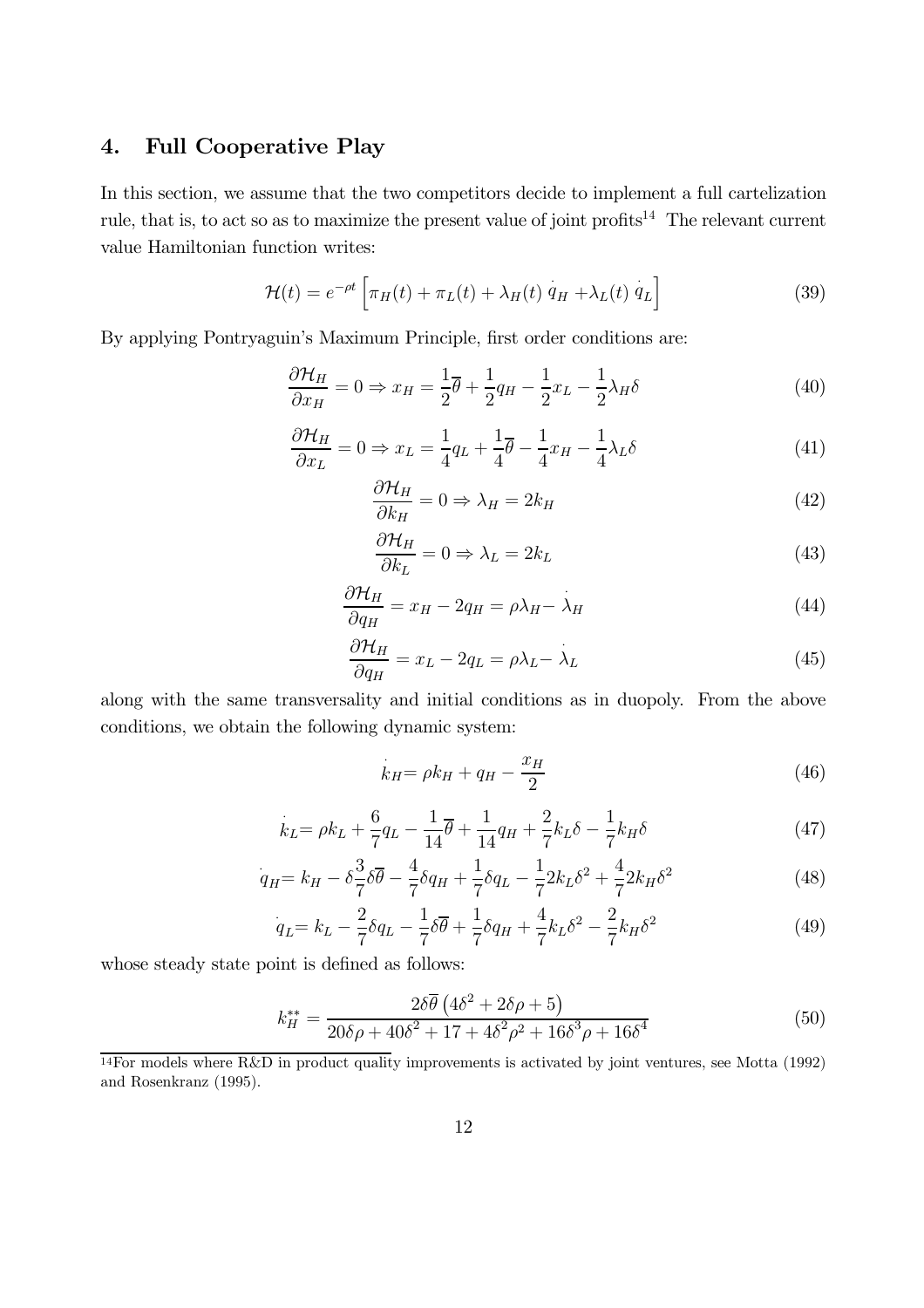$$
k_L^{**} = \frac{2\delta\overline{\theta} \left(4\delta^2 + 1 + 2\delta\rho\right)}{20\delta\rho + 40\delta^2 + 17 + 4\delta^2\rho^2 + 16\delta^3\rho + 16\delta^4}
$$
(51)

$$
q_{H}^{**} = \frac{\overline{\theta} (1 - 2\delta\rho) (4\delta^{2} + 5 + 2\delta\rho)}{20\delta\rho + 40\delta^{2} + 17 + 4\delta^{2}\rho^{2} + 16\delta^{3}\rho + 16\delta^{4}}
$$
(52)

$$
q_L^{**} = \frac{\overline{\theta} (1 - 2\delta\rho) (4\delta^2 + 1 + 2\delta\rho)}{20\delta\rho + 40\delta^2 + 17 + 4\delta^2\rho^2 + 16\delta^3\rho + 16\delta^4}
$$
(53)

From Lemma 1, the above solutions are always non negative in the admissible parameter range.

**Proposition 3** The steady state defined by  $\{k_H^{**}, k_L^{**}, q_H^{**}, q_L^{**}\}$  is stable along a saddle path.

Proof. See the Appendix.

As to equilibrium quantities, we have:

$$
x_{H}^{**} = 2\overline{\theta} \frac{4\delta^{2} + 2\delta\rho + 5}{20\delta\rho + 40\delta^{2} + 17 + 4\delta^{2}\rho^{2} + 16\delta^{3}\rho + 16\delta^{4}}
$$
(54)

$$
x_L^{**} = 2\overline{\theta} \frac{4\delta^2 + 1 + 2\delta\rho}{20\delta\rho + 40\delta^2 + 17 + 4\delta^2\rho^2 + 16\delta^3\rho + 16\delta^4}
$$
(55)

Notice that, as in duopoly,  $k_H^{**}/k_L^{**} = x_H^{**}/x_L^{**} = q_H^{**}/q_L^{**}$ , implying that  $k_H^{**} > k_L^{**}$  and  $x_{H}^{**} > x_{L}^{**}$ . Therefore, Lemma 2 can be extended to the case in which firms behave cooperatively. By comparing the above solutions with those arising in duopoly, we can write:

**Proposition 4**  $k_i^{**} < k_i^*$ ,  $x_i^{**} < x_i^*$ ,  $q_i^{**} < q_i^*$ , with  $i = \{H, L\}$ , provided that the duopoly regime be sustainable.

Proof. It suffices to make a direct comparison between the involved expressions. As to qualities, we have  $(q_i^{**} - q_i^*) \propto (-1 + 2\delta\rho)$ . Since, from Lemma 1,  $\rho < 1/(2\delta)$ , the sign is  $\Box$  negative.

Corollary 1  $x_i^{**} < x_i^* \Rightarrow CS^{**} < CS^*$ ,  $i = \{H, L\}$ . At the steady state, consumers are better off under duopoly than under full cartelization regime, provided that the duopoly regime be sustainable.

When the duopoly regime is not sustainable (see Proposition 2), only the low quality firm survives and (13) becomes  $CS(t) = x_L^3/2$ . Under full cartelization, using equilibrium quantities, the equilibrium level of consumers' surplus turns out to be:

$$
CS^{**} = 32\overline{\theta}^3 \frac{64\delta^4 + 50\delta^2 + 25\delta\rho + 16\delta^2\rho^2 + 64\delta^3\rho + 48\delta^5\rho + 32\delta^6 + 24\delta^4\rho^2 + 4\delta^3\rho^3 + 17}{(20\delta\rho + 40\delta^2 + 17 + 4\delta^2\rho^2 + 16\delta^3\rho + 16\delta^4)^3}
$$
\n(56)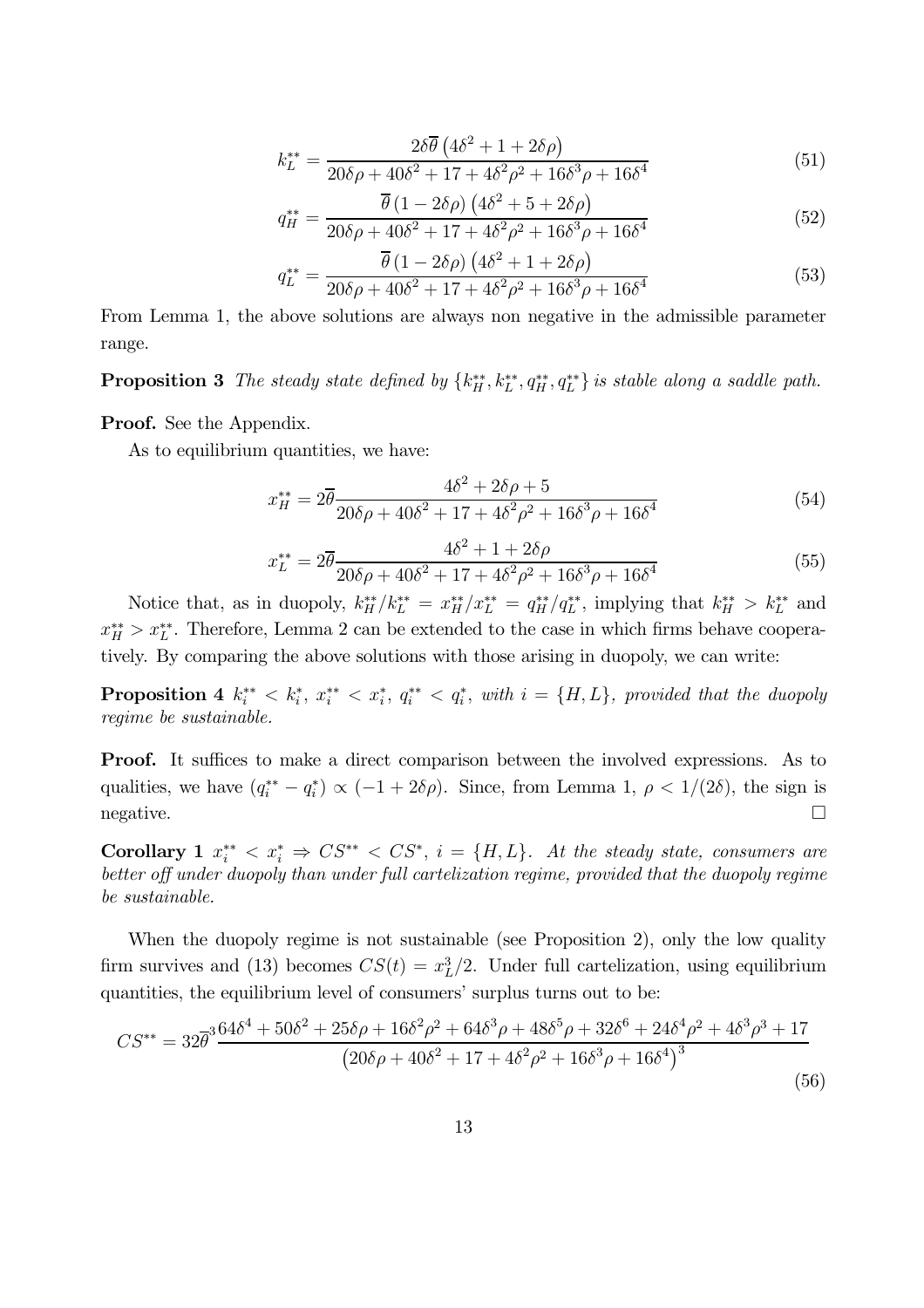while, under non cooperative play (in case of natural monopoly), we obtain:

$$
CS^* = \frac{1}{2} \left[ \frac{2\overline{\theta} \left( 1 + 4\delta^2 + 2\delta\rho \right)}{\left( 3 + 4\delta^2 + 2\delta\rho \right)^2} \right]^3 \tag{57}
$$

By a direct comparison between (56) and (57) we can establish our:

Proposition 5 When the duopoly regime is not sustainable, there exists an admissible subset of parameters  $\{\overline{\theta}, \delta, \rho\}$  wherein  $CS^{**} > CS^*$ .

As an illustration, a numerical example is provided in the Appendix.

## 5. Concluding Remarks

We have investigated a differential duopoly game with vertical differentiation and network externalities and focussed on the steady state properties of the system. Unlike multi-stage games, differential games are particularly suitable to shed light on the deep nature of investments, which is inherently a dynamic one. Another novelty of our approach has been to jointly deal with both the positive and the negative side of network externalities. It seems to us that these two main departures from the existing relevant literature, represents a step ahead in the comprehension of the nature and the effects of firms investments on the Web.

The main result obtained in our paper is that, in contrast with the acquired wisdom based on static models, the low quality firm may earn higher equilibrium profits than the high quality firm. The intuition of this result lies in the fact that, whenever active, the high quality firm sells always more than the rival, leading to more relevant congestion effects on its infrastructures. In order not to let its quality decreasing, the firm supplying the superior variety has to devote more resources to building up network capacity. Indeed, in the long run equilibrium, it may be more profitable to provide the market with the inferior quality than otherwise. Furthermore, in contrast with the so called finitess property (Shaked and Sutton, 1983), we have shown the low quality firm may become a natural monopolist.

The duopoly regime has been compared with the full cartelization regime. In this respect, we have shown that the multi-product cartel invests less, sells less, and provides lower quality levels of both varieties than the duopoly does, implying that consumers are better off under non cooperative play. However, one important remark is in order. The superiority of the non cooperative play in terms of consumers well-being requires that duopoly be sustainable. When congestion effects are very small, only the low quality firm may survive. In this case, the relevant comparison between non cooperative and cooperative play involves a singleproduct monopolist and a multi-product monopolist, respectively. Quite surprisingly, we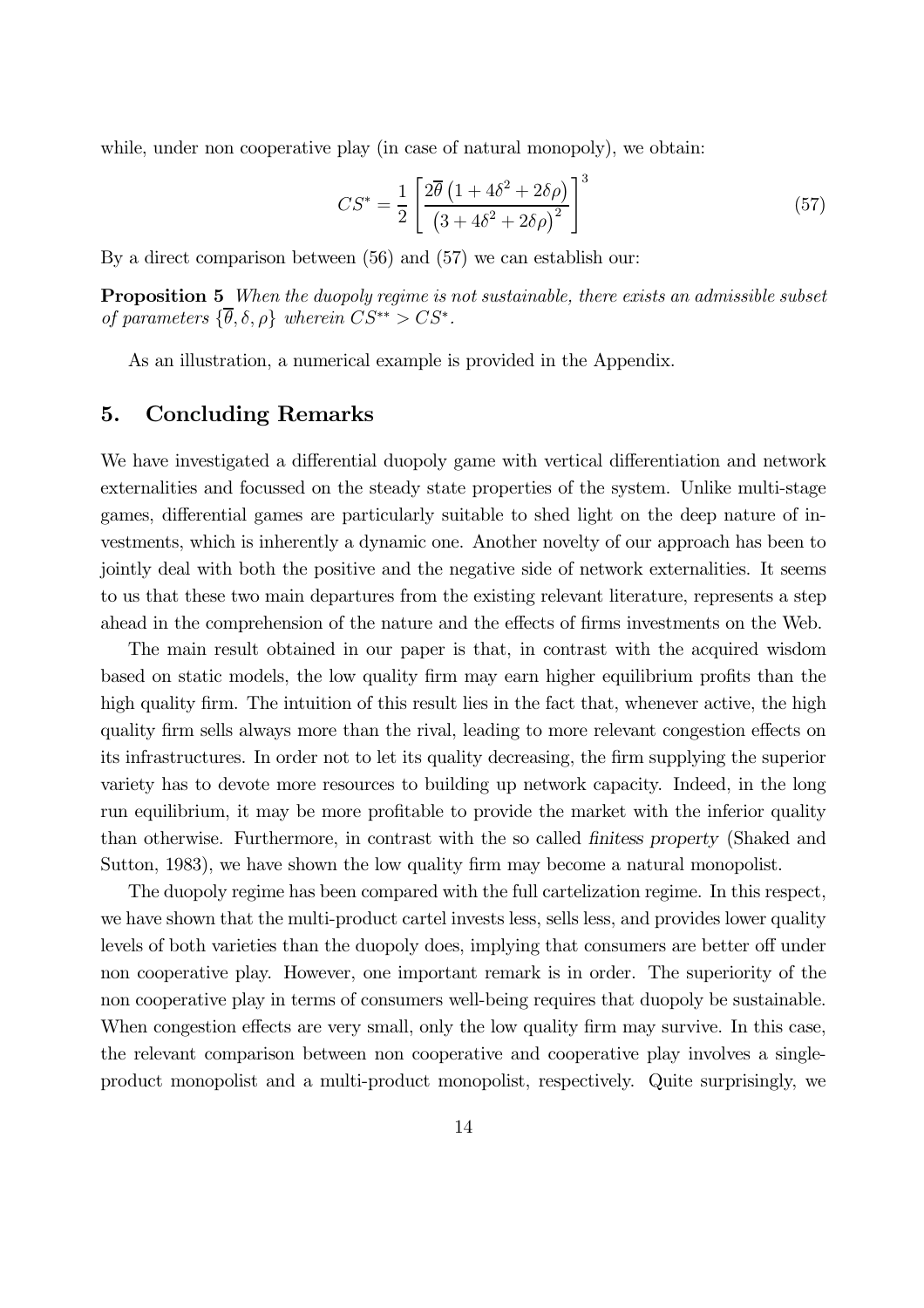have found that it may be socially desirable to let the market be served by the multi-product cartel.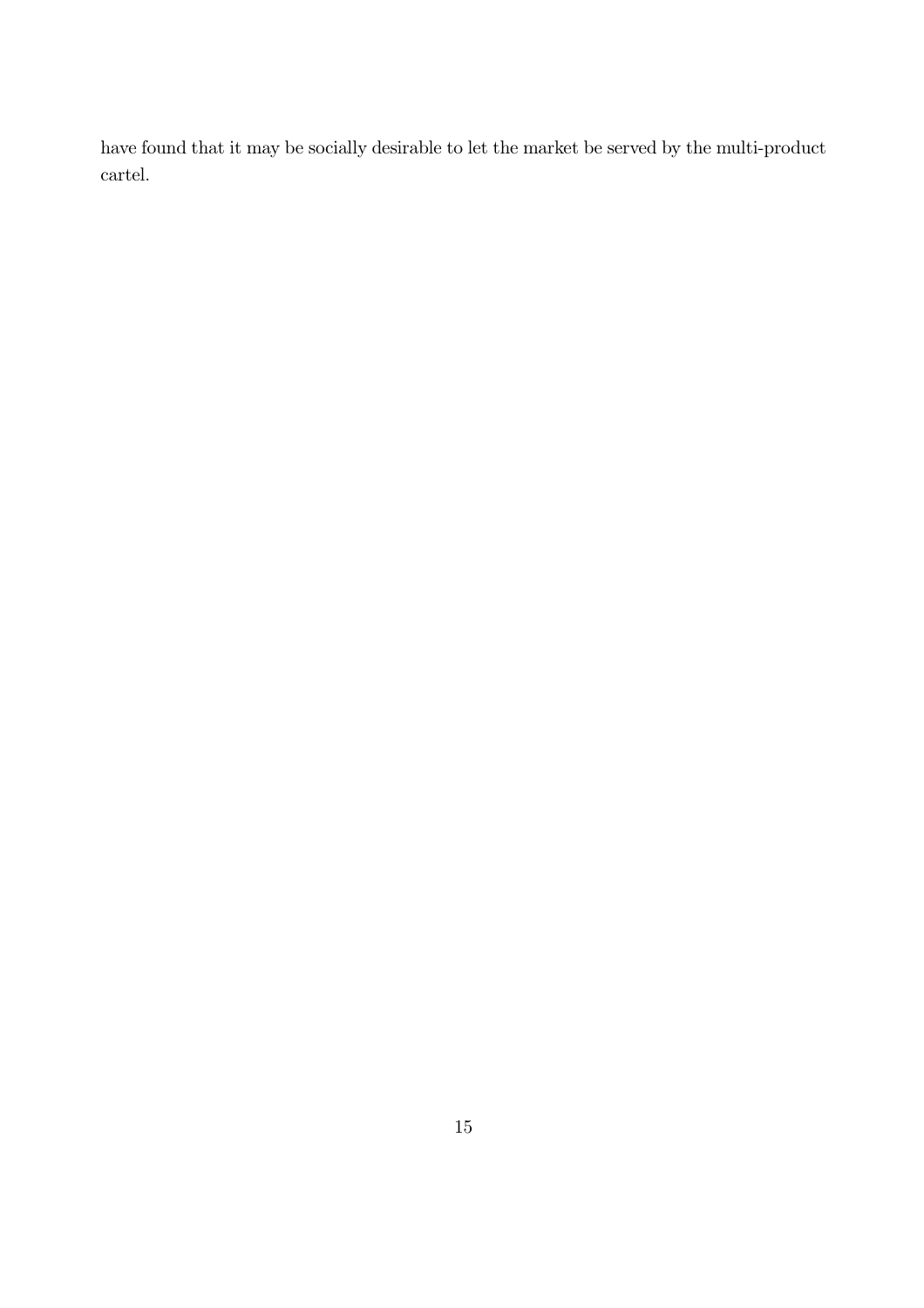## Appendix

## Stability

Proof of Proposition 1. We consider the system composed by  $(10)$  in combination with (26) and (27).The resulting dynamic system can be written in matrix form as follows:

$$
\begin{bmatrix}\n\dot{q}_H \\
\dot{k}_H \\
\dot{q}_L \\
\dot{k}_L\n\end{bmatrix} = \begin{bmatrix}\n-\frac{\delta}{2} & (1+\delta^2) & 0 & 0 \\
\frac{3}{4} & \frac{1}{2}(\delta + 2\rho) & 0 & 0 \\
\frac{\delta}{4} & -\frac{\delta^2}{2} & -\frac{\delta}{2} & 1+\delta^2 \\
\frac{1}{4} & -\frac{\delta}{4} & 1-\frac{1}{4} & \rho + \frac{\delta}{2}\n\end{bmatrix}\n\begin{bmatrix}\nq_H \\
k_H \\
q_L\n\end{bmatrix} + \begin{bmatrix}\n0 \\
-\frac{\overline{\theta}}{4} \\
-\frac{\delta\overline{\theta}}{4} \\
-\frac{\delta}{8}\n\end{bmatrix}
$$

By computing the four eigenvalues, it is easy to assess that two eigenvalues are positive while two eigenvalues are negative. Hence the equilibrium is a saddle point.

Proof of Proposition 3. We consider the dynamic system  $(46-49)$ , which can be written in matrix form as follows:

$$
\begin{bmatrix}\n\dot{q}_H \\
\dot{k}_H \\
\dot{q}_L \\
\dot{k}_L\n\end{bmatrix} = \begin{bmatrix}\n-\frac{4\delta}{7} & \left(1 + \frac{8\delta^2}{7}\right) & \frac{\delta}{7} & -\frac{2\delta^2}{7} \\
1 - \frac{2}{7} & \rho + \frac{4}{7}\delta & \frac{1}{14} & -\frac{1}{7}\delta \\
\frac{1\delta}{7} & -\frac{2\delta^2}{7} & -\frac{2\delta}{7} & 1 + \frac{4\delta^2}{7} \\
\frac{1}{14} & -\frac{1\delta}{7} & \frac{6}{7} & \rho + \frac{2\delta}{7}\n\end{bmatrix}\n\begin{bmatrix}\nq_H \\
k_H \\
q_L\n\end{bmatrix} + \begin{bmatrix}\n-\frac{3\delta\overline{\theta}}{7} \\
-\frac{3\theta}{14} \\
-\frac{\delta\theta}{7} \\
-\frac{\overline{\theta}}{14}\n\end{bmatrix}
$$

By computing the four eigenvalues, as before, we find that two are negative while two are positive, implying saddle path stability.

## Sufficient Conditions

#### Sufficiency (Arrow) for the duopoly:

Using Arrow's sufficiency theorem:

$$
\frac{\partial^2 \mathcal{H}_H (x_H^O, k_H^O)}{\partial^2 q_H} = -\frac{3}{2}
$$

$$
\frac{\partial^2 \mathcal{H}_L (x_L^O, k_L^O)}{\partial^2 q_L} = \frac{1 - 4s}{2s}
$$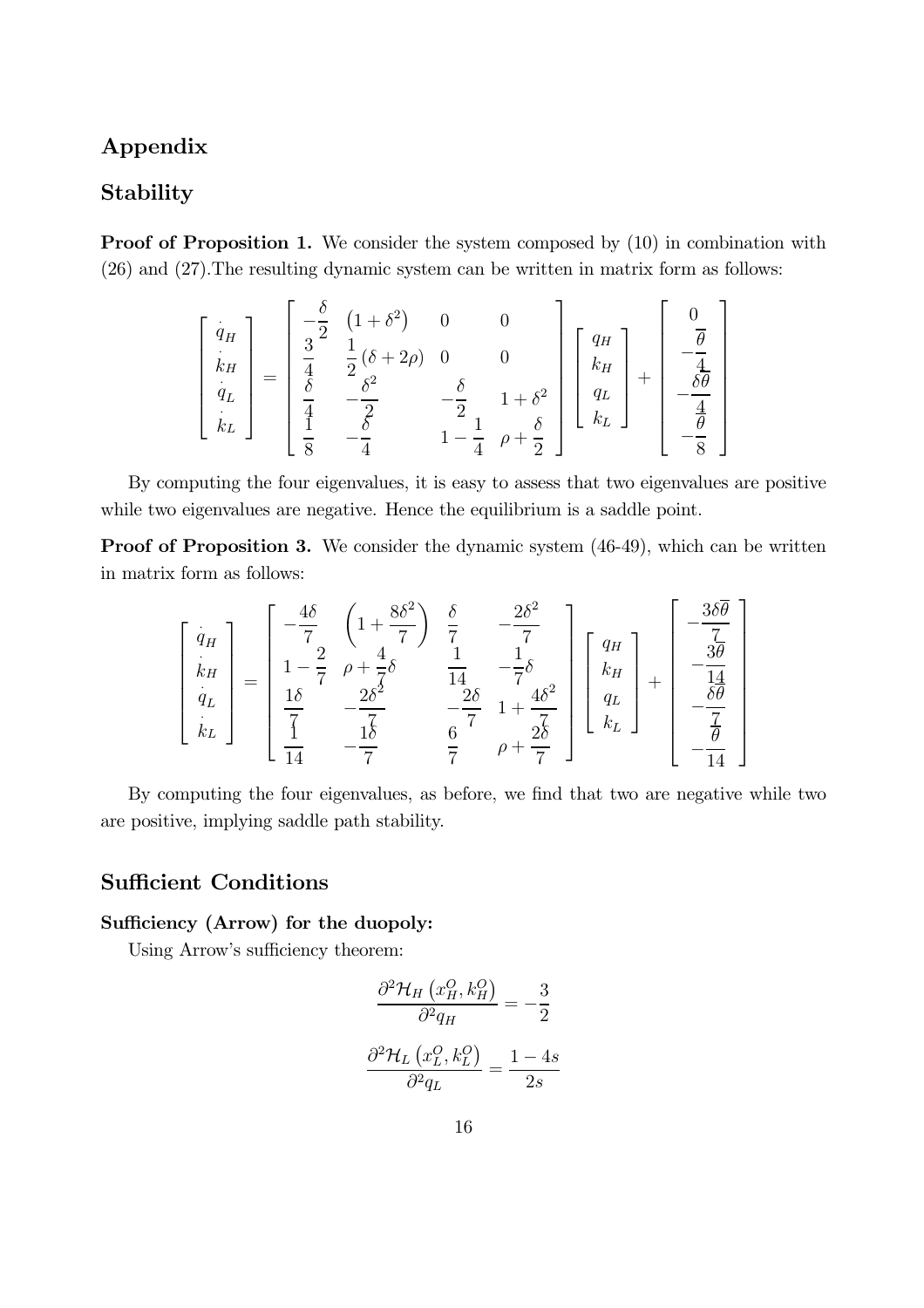where  $x_i^0$  and  $k_i^0$  denote optimal control expressions. While s.o.c. are always satisfied for firm H, as to firm L we need  $s > 1/4$ .

#### Sufficiency (Arrow) for the full cartelization:

The relevant Hessian metrix is

$$
\begin{bmatrix}\n\frac{\partial^2 \mathcal{H}(x_i^O, k_i^O)}{\partial^2 q_H} = -\frac{10}{7} & \frac{\partial^2 \mathcal{H}(x_i^O, k_i^O)}{\partial q_H q_L} = -\frac{1}{7} \\
\frac{\partial^2 \mathcal{H}(x_i^O, ki)}{\partial q_L q_H} = -\frac{1}{7} & \frac{\partial^2 \mathcal{H}(x_i^O, k_i^O)}{\partial^2 q_L} = -\frac{12}{7}\n\end{bmatrix}
$$

which is negative definite.

## Numerical Examples

#### Duopoly regime:

$$
\delta = \frac{1}{10}, \ \rho = 2, \ \overline{\theta} = \frac{11}{10}
$$

 $\pi_L^* = 0.06594, \ \pi_H^* = 0.05921, \ q_H^* = 0.19186, \ q_L^* = 0.08031, \ x_H^* = 0.63953, \ x_L^* = 0.26771, \ k_H^* = 0.06594$ 0.06395,  $k_L^* = 0.02677$ ,  $p_H^* = 0.54027$ ,  $p_L^* = 0.27307$ ,  $\overline{\rho} = 1.39045$ ,  $\widetilde{\rho} = 2.08458$ .

$$
\delta = \frac{15}{100}, \ \rho = 1, \ \overline{\theta} = \frac{12}{10}
$$

 $\pi_L^* = 0.07584, \ \pi_H^* = 0.01598, \ q_H^* = 0.24779, \ q_L^* = 0.1016, \ x_H^* = 0.70796, \ x_L^* = 0.29029, \ k_H^* = 0.07584$ 0.10619,  $k_L^* = 0.04354$ ,  $p_H^* = 0.6208$ ,  $p_L^* = 0.30335$ ,  $\overline{\rho} = 1.40118$ ,  $\widetilde{\rho} = 0.9124$ .

Welfare comparison between single- and multi-product monopolist:

$$
\delta = \frac{5}{100}, \ \rho = \frac{1}{2}, \ \overline{\theta} = \frac{11}{10}
$$

 $\pi_L^* = 0.04819, \, CS^* = 0.00515, \, CS^{**} = 0.1387, \, W^* = 0.05334.$  $CS^{**} > W^* \Rightarrow W^{**} > W^*$ .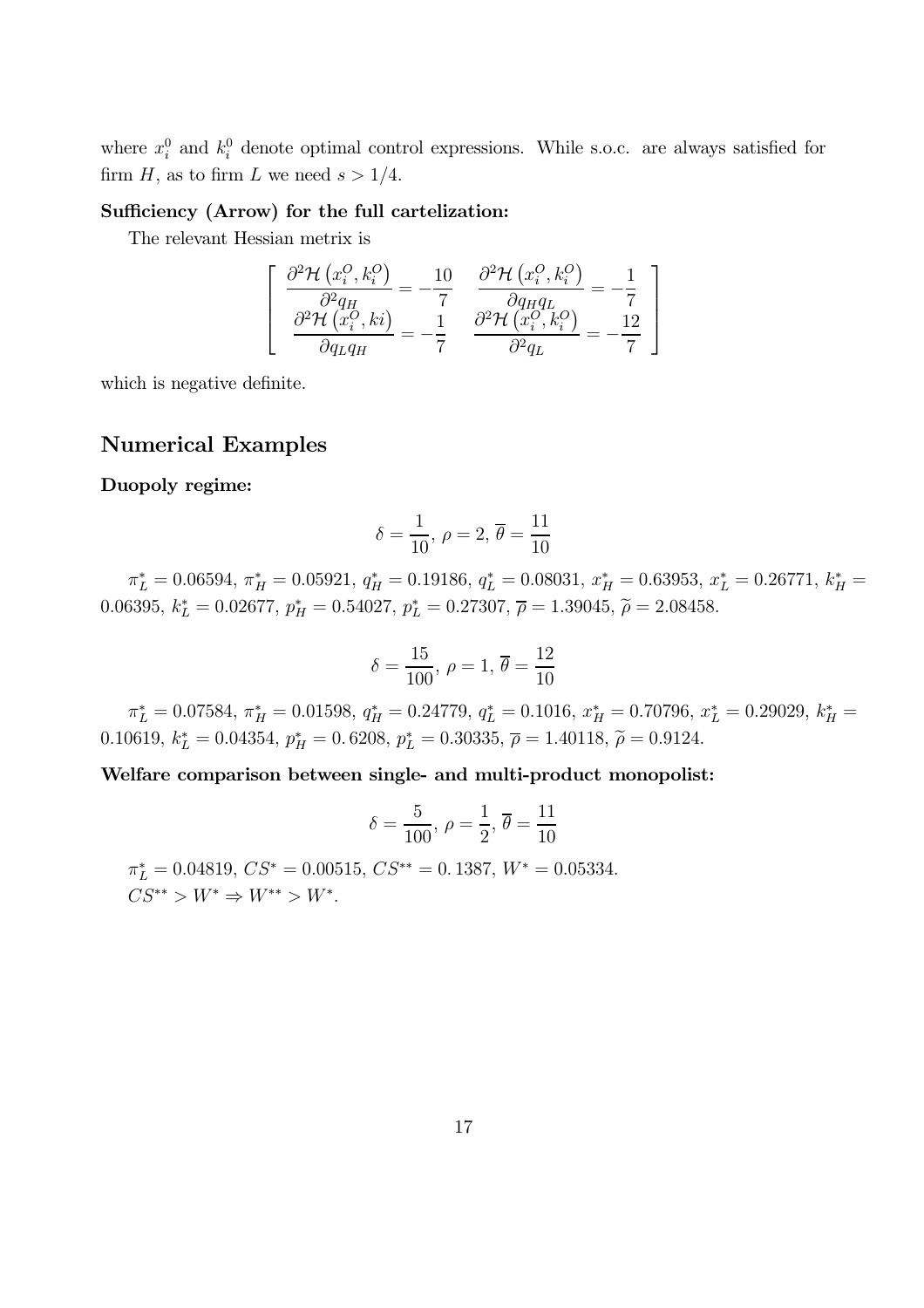## REFERENCES

Aoki, R. and T. Prusa (1997), Sequential versus Simultaneous Choice with Endogenous Quality, International Journal of Industrial Organization, 103-121.

Baake, P. and A. Boom (2001), Vertical Product Differentiation, Network Externalities and Compatibility Decisions, International Journal of Industrial Organization, 267-284.

Bental, B. and M. Spiegel (1995), Network Competition, Product Quality and Market Coverage in the Presence of Network Externalities, Journal of Industrial Economics, 197-208.

Colombo, L. and L. Lambertini (2003), Dynamic Advertising under Vertical Product Differentiation, Journal of Optimization Theory and Applications, forthcoming.

Crémer, J., Rey, P. and J. Tirole (2000), Connectivity in the Commercial Internet, Journal of Industrial Economics, 433-472.

DaSilva, L.A. (2000), Pricing for QoS-Enabled Networks: A Survey, IEEE Communications Surveys, 2-8.

Dockner, E.J, Feichtinger, G. and S. Jørgensen (1985), Tractable Classes of Nonzerosum Open-loop Nash Differential Games: Theory and Examples, Journal of Optimization Theory and Applications, 179-197.

Dockner, E.J, JØrgensen, S., Long, N.V. and G. Sorger (2000), Differential Games in Economics and Management Science, Cambridge University Press, Cambridge.

Falkner, M., Devetsikiotis, M. and I. Lambardis (2000), An Overview of Pricing Concepts for Broadband IP Networks, IEEE Communications Surveys, 2nd Quarter.

Fershstman, C. (1987), Identification of Classes of Differential Games for which the Open Loop is a Degenerate Feed-Back Nash Equilibrium, Journal of Optimization Theory and Applications, 217-231.

Gabszewicz, J.J. and J.-F. Thisse (1979), Price Competition, Quality and Income Disparities, Journal of Economic Theory, 340-359.

Gabszewicz, J.J. and J.-F. Thisse (1980), Entry (and Exit) in a Differentiated Industry, Journal of Economic Theory, 327-338.

Gibbons, R., Mason, R. and R. Steinberg (2000), Internet Service Classes under Competition, IEEE Journal of Selected Areas in Communications, available at www.soton.ac.uk/∼ram2

Katz, M. and C. Shapiro (1994), Systems Competition and Network Effects, The Journal of Economic Perspective, 93-115.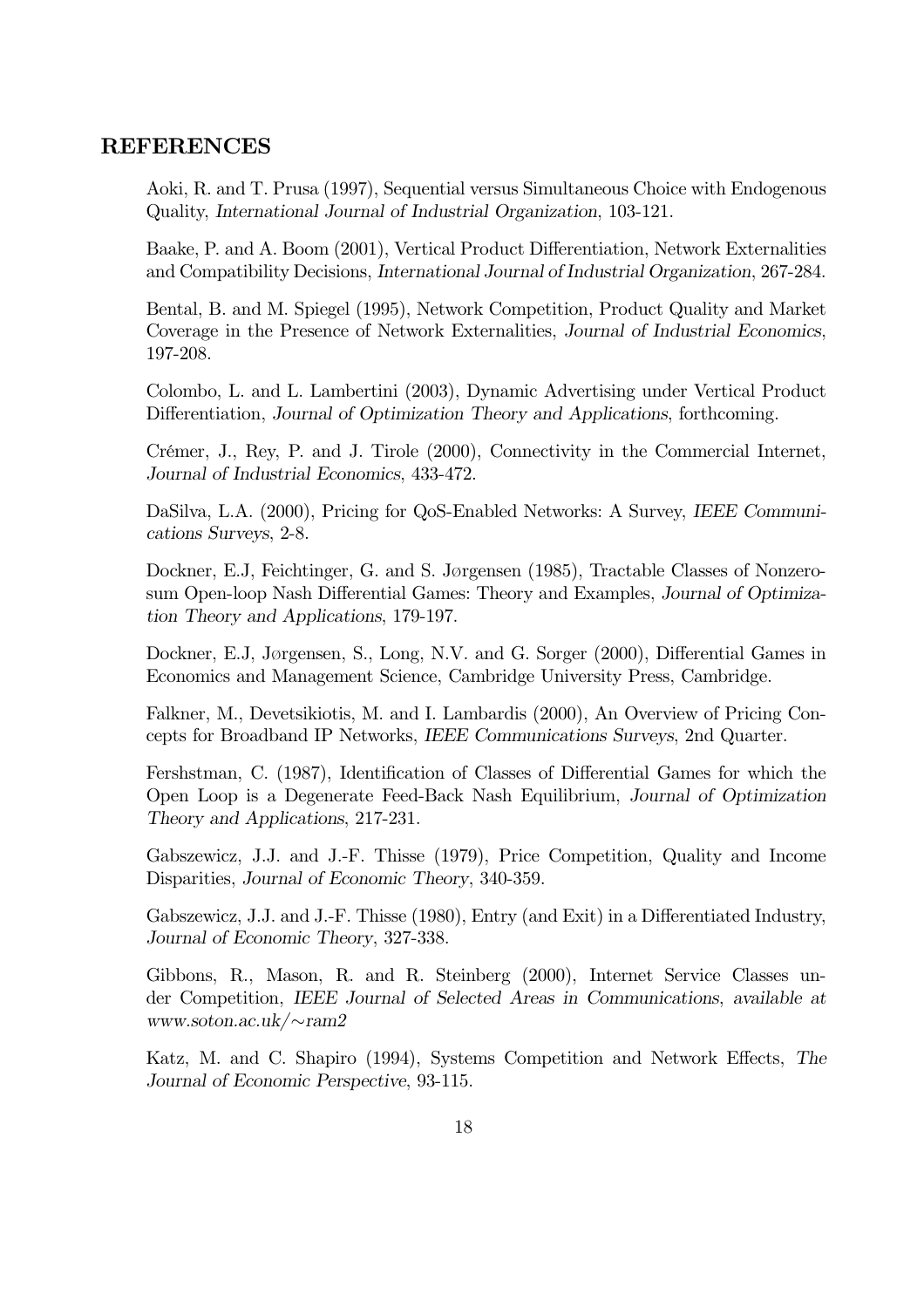Klemperer, P. (1995), Competition when Consumers have Switching Costs: An Overview with Applications to Industrial Organization, Macroeconomics and International Trade, The Review of Economic Studies, 515-539.

Kohler, E., Handley, M., Floyd, S. and J. Padhye (2003), Datagram Congestion Control Protocol, Internet Engineering Task Force, available at www.icir.org/hohler/dcp/draftietf-dccp-spec-04.txt

Laffont J.J. and J. Tirole (1999), Competition in Telecommunications, MIT Press, Cambridge.

Laffont, J.J., Marcus, S., Rey, P. and J. Tirole (2001), Internet Interconnection and the Off-Net-Cost Principle, IDEI, mimeo.

Lambertini, L. and R. Orsini (2001), Network Externalities and the Overprovision of Quality by a Monopolist, Southern Economic Journal, 969-982.

Lehmann-Grube, U. (1997), Strategic Choice of Quality when Quality is Costly: the Persistence of the High-Quality Advantage, RAND Journal of Economics, 372-384.

MacKie-Mason, J.K. and H.R. Varian (1995), Pricing Congestible Network Resources, IEEE Journal of Selected Areas in Communications, 1141-1149.

Mason, R. (2000), Simple Competitive Internet Pricing, European Economic Review, 1045-1056.

Mehlmann, A. and R. Willig (1983), On Nonunique Closed Loop Nash Equilibria for a Class of Differential Games with a Unique and Degenerate Feedback Solution, Journal of Optimization Theory and Applications, 463-472.

Motta, M. (1992), Cooperative R&D and Vertical Product Differentiation, International Journal of Industrial Organization, 643-661.

Motta, M. (1993), Endogenous Quality Choice: Price vs Quantity Competition, Journal of Industrial Economics, 113-132.

Reinganum, J. (1982), A Class of Differential Games for wich the Open Loop and the Closed Loop Solutions Coincide, Journal of Optimization Theory and Applications, 253-262.

Rohlfs, J. (1974), A Theory of Interdependent Demand for Communications Service, Bell Journal of Economics, 16-37.

Rosenkranz, S. (1995), Innovation and Cooperation under Vertical Product Differentiation, International Journal of Industrial Organization, 1-22.